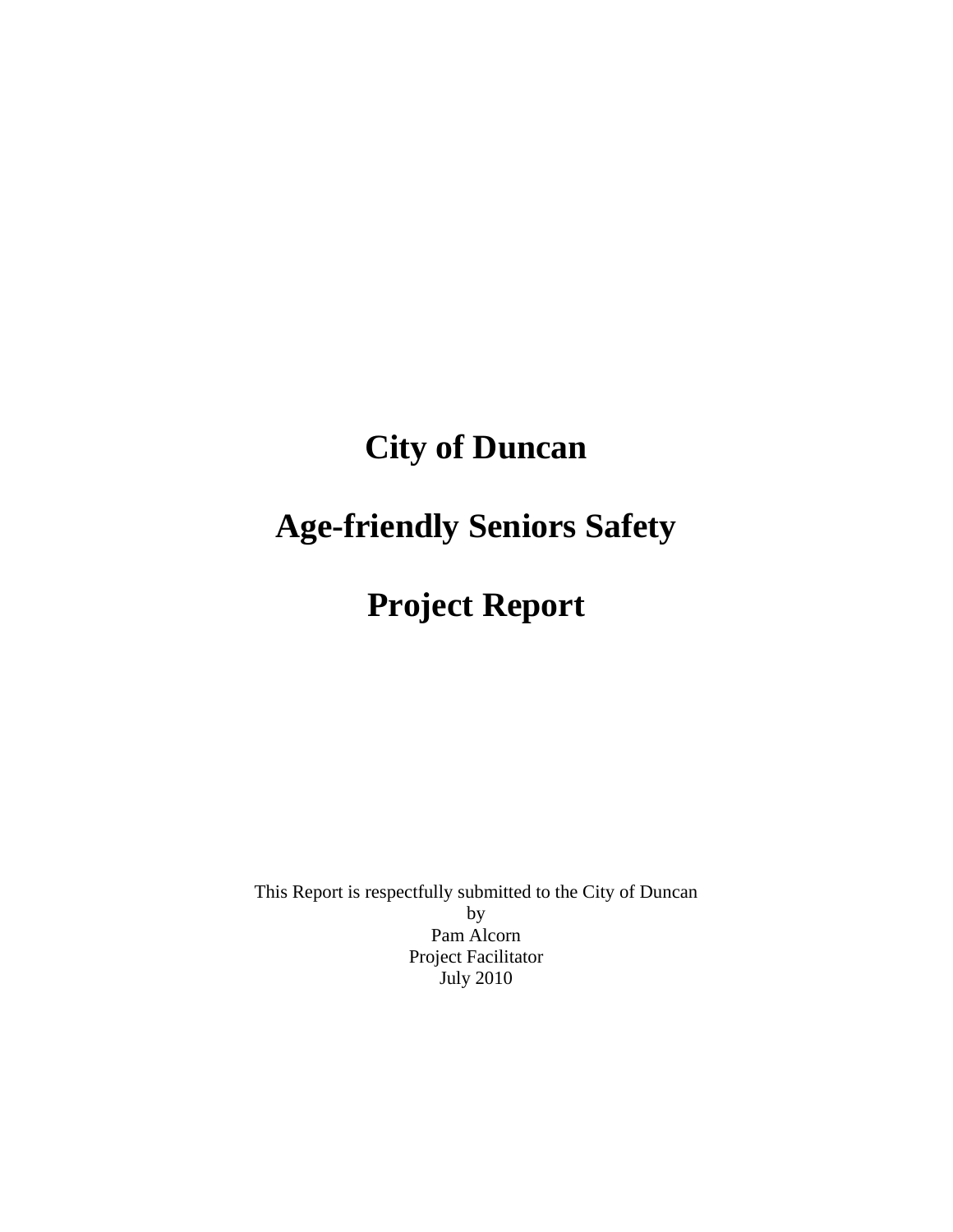# **Table of Contents**

| Message from the Mayor                                                  | Page 3         |
|-------------------------------------------------------------------------|----------------|
| Acknowledgements                                                        | Page 4         |
| Introduction                                                            | Page 5         |
| The City of Duncan– An Age-Friendly Partner                             | Page 6 - 7     |
| What is an Age-Friendly City?                                           | Page 8         |
| Duncan's Story: Gathering Local Voices, and<br><b>Community Actions</b> | Page $8-10$    |
| Results & Recommendations                                               | Page 11 - 23   |
| Outdoor Spaces & Buildings<br>1.                                        | Page $12 - 13$ |
| Transportation<br>2.                                                    | Page 14        |
| Housing<br>3.                                                           | Page 15 - 16   |
| 4. Respect & Social Inclusion                                           | Page 17        |
| 5. Social Participation                                                 | Page 18        |
| 6. Communication & Information                                          | Page 19        |
| 7. Civic Participation & Employment                                     | Page 20        |
| 8. Community Support & Health Services                                  | Page 21 - 22   |
| Duncan 2010: Steps Forward as an Age-Friendlier City                    | Page 23        |
| Resources Accessed for this Project                                     | Page 24        |
| <b>Supporting and Related Documents</b>                                 | Page 24        |
| Appendices:                                                             |                |

- a. Appendix A: *Map, City of Duncan*
- b. Appendix B: *Seniors Voices*
- c. Appendix C*, Glossary of Terms Used in this Report*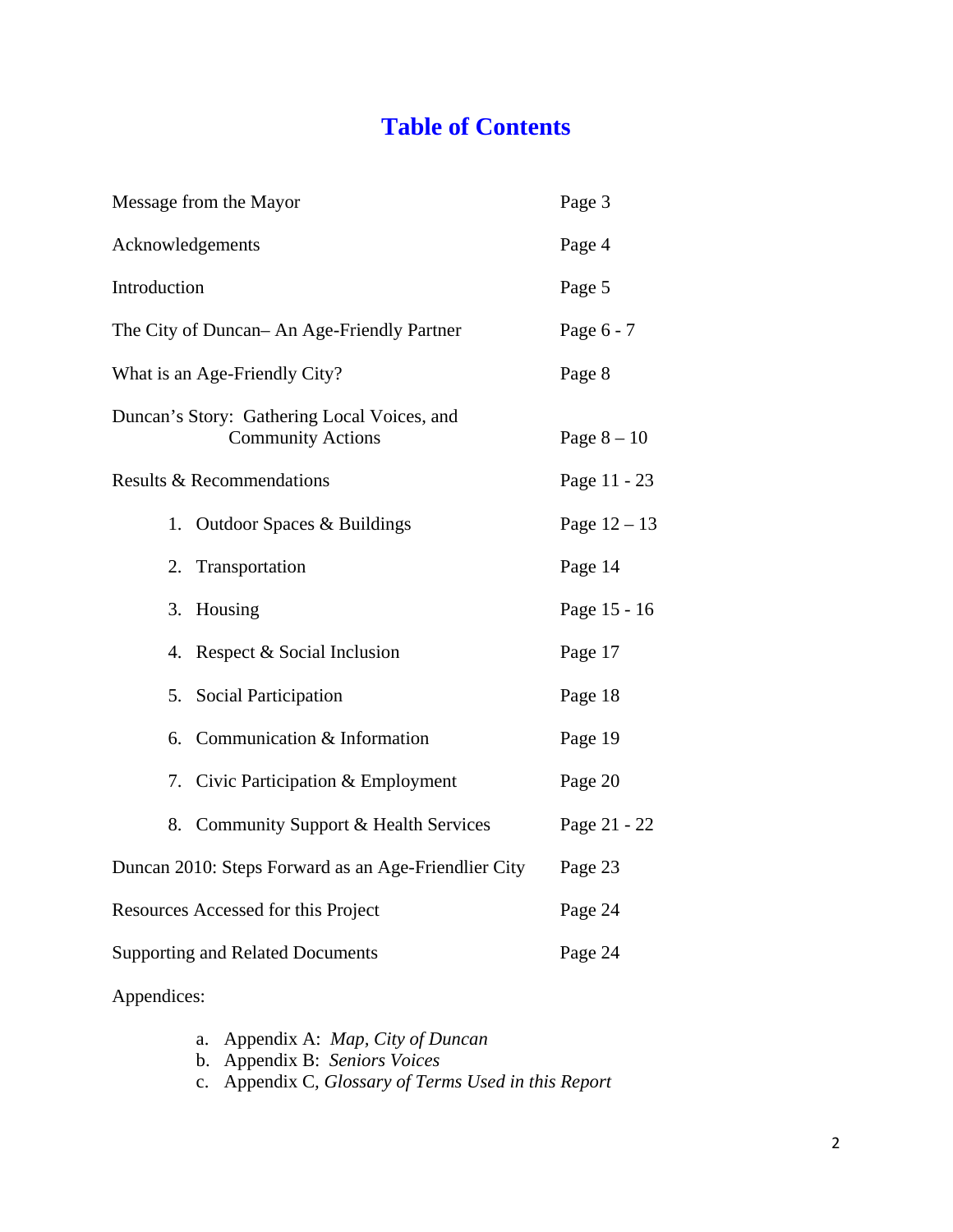# **Message from the Mayor**

In the spring of 2009, the City of Duncan responded to a funding call from the UBCM (Union of BC Municipalities) Seniors' Housing and Support Initiative with the goal of engaging seniors specifically to review recommendations from the 2007 Official Community Plan (OCP). In the fall of 2009, when we learned we were successful in that bid, a group of individuals and organizations responded to our call to lead the project. It is with great appreciation that the City of Duncan carried out this project. Recognition is due to the seniors of Duncan and the Duncan Seniors Safety Advisory Team. Their community service on this committee created social change as it worked toward the goals outlined at the beginning of the project.

I would also like to extend our appreciation to the Age-Friendly Implementation Team of British Columbia. They shared their skills, resources, and valuable knowledge of communities throughout British Columbia to support the work of project.

The wide range of issues raised and the creative recommendations contained in this report show that many of the issues and recommendations require collaboration with the multiple surrounding jurisdictions, various community organizations and service providers, all levels of government, and all of us in our daily lives.

It is with great appreciation that the voices of our elders have been collected and it is with a great sense of responsibility that the City and the Seniors Safety Advisory Team will continue to work toward creating a safer city for seniors, and ultimately, for all age groups.

We thank all the volunteers who worked so diligently on this and *mostly we thank the seniors* who took the time to share their experiences with us.

*Phil Kent, Mayor of City of Duncan*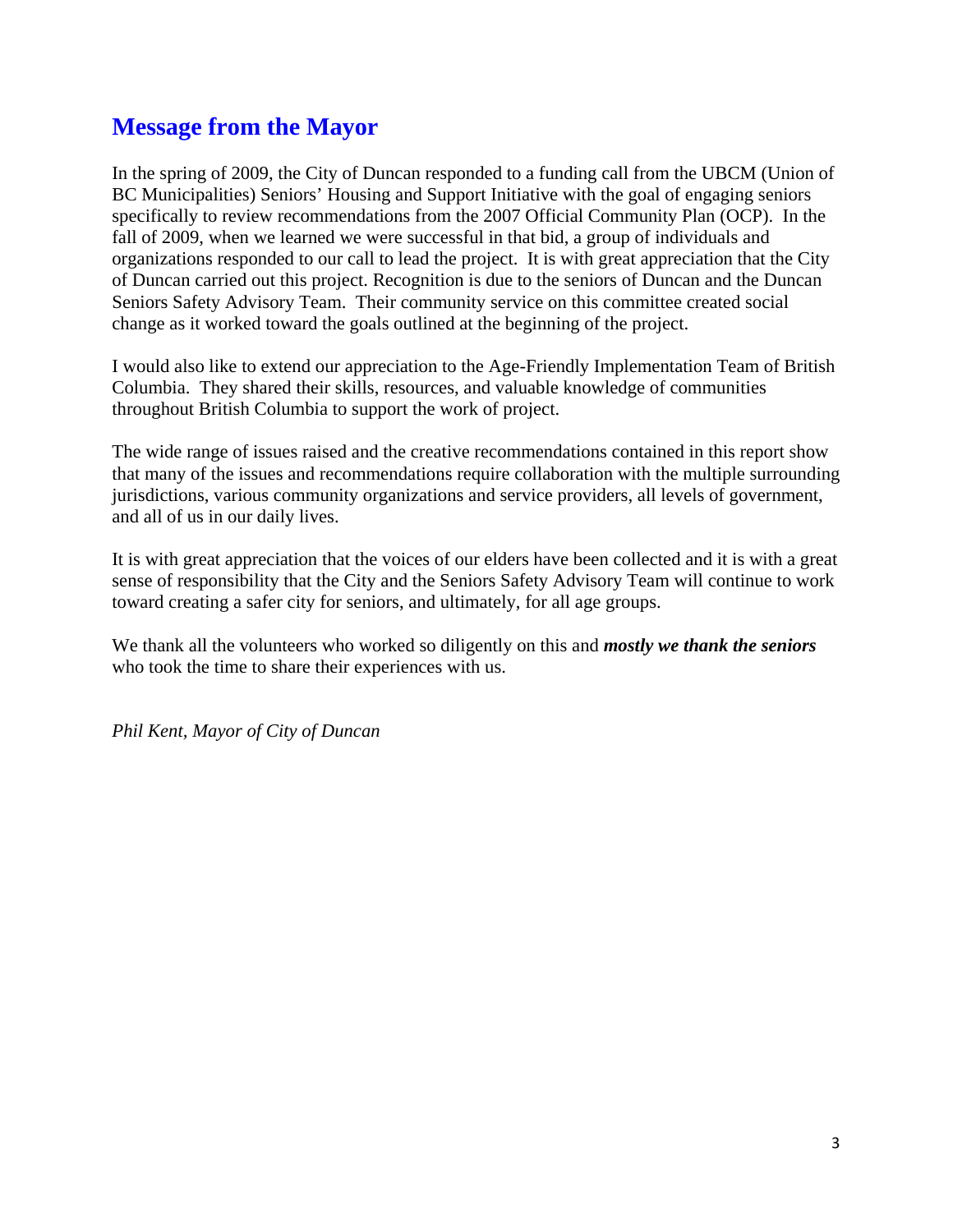# **Acknowledgements**

The City of Duncan would like to acknowledge the following organizations and individuals who participated in this project in various ways, and who did so in addition to their regular community work.

Seniors Safety Advisory Team Members: Active Guidance and / Or Provision of Resources

- BC Coalition for Health Promotion
- Cairnsmore Neighbourhood Working Group
- City of Duncan
- Cowichan Community Policing Advisory Society (CPAS)
- Cowichan Family Caregivers Support Society
- Cowichan Intercultural Society (CIS)
- Cowichan Seniors Care Foundation
- Cowichan Women Against Violence Society (CWAV), *Safer Futures Program*
- Duncan/North Cowichan RCMP
- Social Justice and Outreach Committee, Duncan United Church
- Elder College
- Hiiye'yu Lelum, House of Friendship Society
- Cowichan Independent Living
- St. Andrew's Presbyterian Church
- Seniors Resource & Support Society Cowichan (SRSS-C)
- Social Planning Cowichan (SPC)
- Sul'hween Elders Program
- Volunteer Cowichan
- Individual community members

Seniors Safety Resource Team: Informed of project progress, events, and provided assistance with outreach

- Cowichan Tribes
- Canadian Mental Health Association (CMHA)
- Cowichan Family Life Association
- Youth Inclusion Program (YIP)
- Community Options Society (COS)
- Vancouver Island Health Authority (VIHA)
- Success by Six
- United Way
- CVRD Community Safety Advisory Committee (CSAC)
- Island Savings Community Centre

#### *This project would not have happened without you!*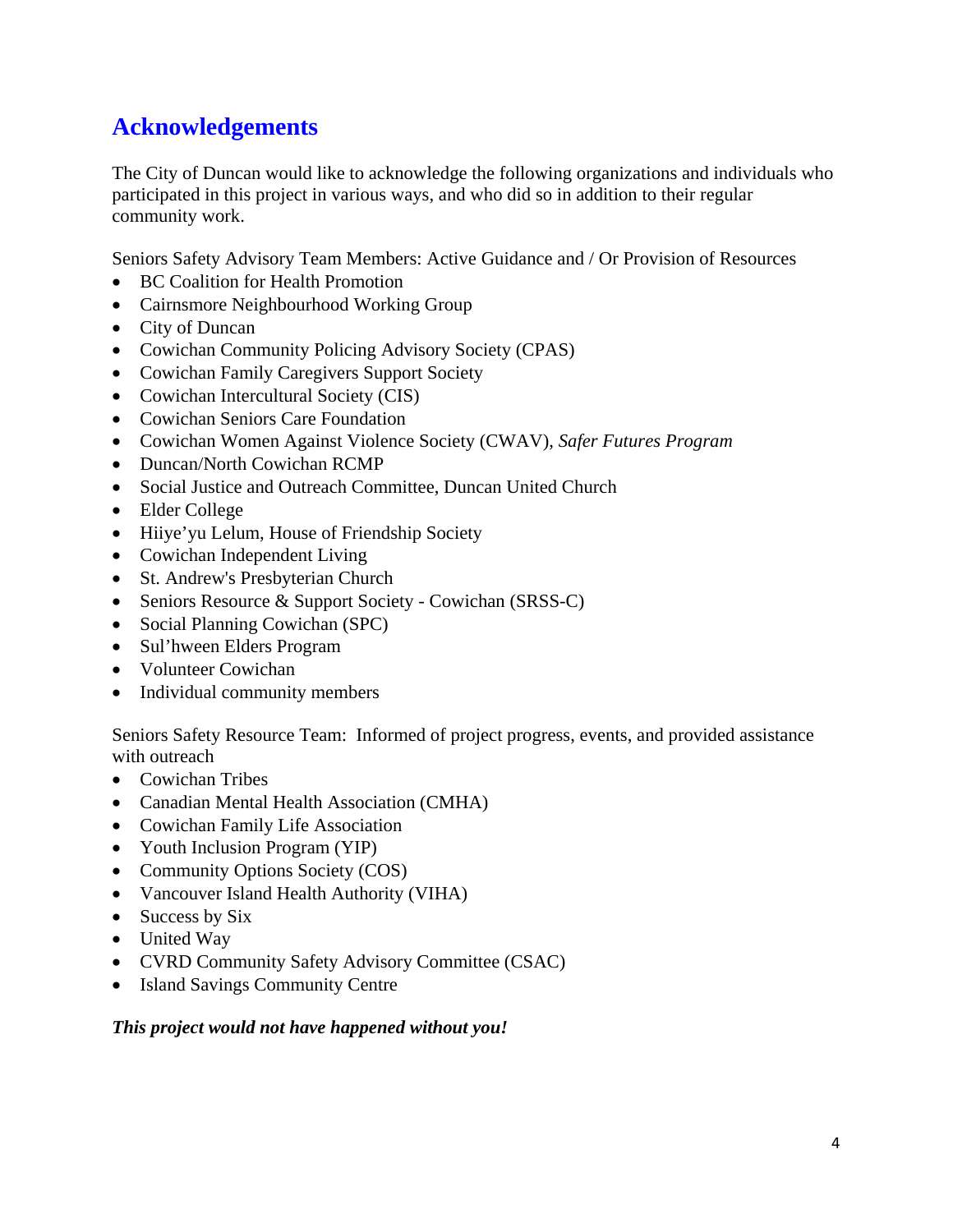# **Introduction**

Some people wonder why we would embark on a project targeting solely seniors. According to the Public Health Agency (PHA) 2008 *Report on the State of Public Health in Canada*, along with other cities around the globe, Canada's population is aging. The percentage of Canadians over the age of 65 years has more than doubled since 1970 with an increase from 8 to 14%. During the same time period, children under the age of 10 (11%) and youth between the ages of 10 and 19 years of age (13%) make up less than one quarter of Canada's population. This trend of seniors outgrowing the number of youth is expected to continue to 2020. Another significant note about Canada's ageing population is that our life expectancy is increasing; Canada's life expectancy at birth as of 2004 was one of the highest in the world (just over 80) (Public Health Agency, 2008).

On a local level, recent Census Canada (2006) statistics show that Duncan has a significant population of seniors. Acknowledging this trend towards having more seniors living in our area, the city of Duncan was inspired to harness the work of the World Health Organization (WHO) and the province of British Columbia's Age-Friendly Community Programming funding to further the work of the Official Community Plan (OCP).

This report begins with a brief description of the City of Duncan, including why the city wanted to embark on this project, and is followed by a description of the Age-Friendly Communities Model that was developed by the World Health Organization (WHO). The next section shows why the Age-friendly model fits with the Duncan Seniors Safety Project objective of engaging seniors' input into policies and actions arising from recommendations within the most recent review of Duncan's (OCP). That section is followed by a summary of the project activities and then the Results section that includes Issues identified, community based Recommendations, 'Suggested Champions' for those recommendations, and a list of 'What is Working'. It is worth noting that many of the Recommendations require further exploration with municipal staff, community service providers and organizations, and government departments. The 'Suggested Champions' sections is included because some issues and recommendations fall under the purview of the City of Duncan and some fall under the purview of other organizations and jurisdictions. The report closes with action items for the City of Duncan and the Seniors Safety Advisory Team.

There are three Appendices as well. The first, **Appendix A,** is a map of the City of Duncan. The second, **Appendix B**, *Seniors Voices,* is particularly important. In meeting with individuals and groups of seniors during the months of April and May 2010, the depth of answers made it clear that those who answered the call to consult had given considerable thought, time, and energy into sharing their information, knowledge, and experiences. For these reasons, Appendix B contains the voices of the seniors in point form that were used to inform the Recommendations contained in the main document. It is the hope of those who worked on this project that these seniors' voices will continue to carry to various audiences including the general public, policy makers, elected officials at all levels of government, as well as community organizations and members of the business community. **Appendix C**, *Glossary of Acronyms*, is provided as a quick reference to the full names of the organizations for which abbreviations have been used.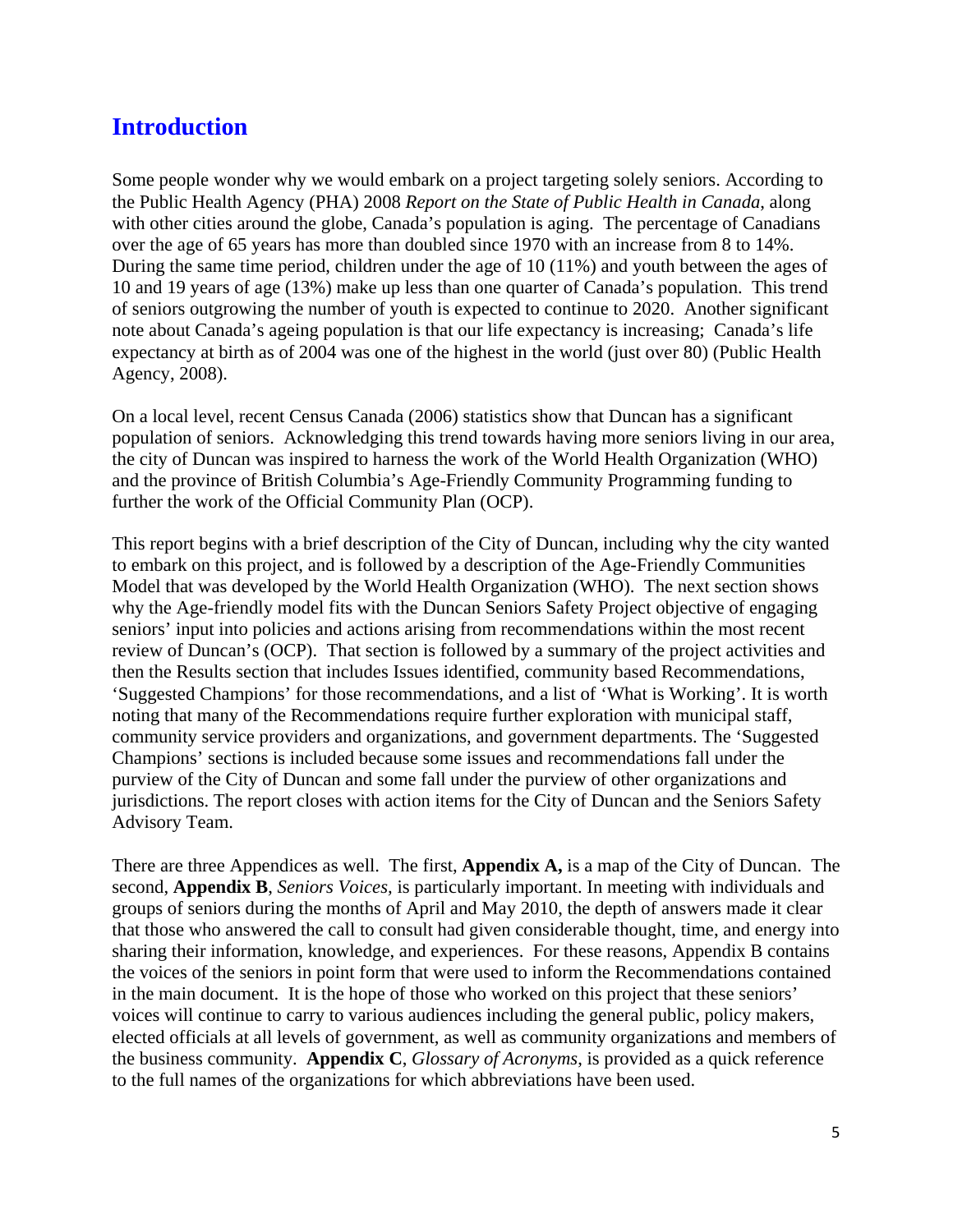# **The Characteristics of the City of Duncan**

Duncan's population is 5035 and is roughly one square mile in size (Accessed: www.duncan.ca, on March 7 2010). It is bordered by the District of North Cowichan, Electoral Area D on the east (Cowichan Bay), Electoral Area E to the west and south (Cowichan Station/ Sahtlam/ Glenora) and Cowichan Tribe lands, and has a section of the Trans Canada Highway running through the city (See Appendix A, Map of the City of Duncan). Duncan is the site of many commercial and organizational activities within the Cowichan Valley. Politically, Duncan is part of the Cowichan Valley Regional District which comprises four municipalities and nine electoral areas all of which share the territory of surrounding First Nations. Being the commercial centre for these neighbouring jurisdictions, Duncan serves approximately 80,000 people (Accessed: from http://www.duncan.bc.ca/, on March 7 2010).

#### *Demographic Characteristics of Duncan*

The proportion of Duncan's senior population is considerably higher than the rest of the province (double). According to Statistics Canada 2006 Census Duncan's population of people over the age of 65 is 28.6% compared with the provincial percentage of 14.6%; and similarly, while Duncan's population over the age of 75 is 19.2%, the provincial average is 7.0% (nearly triple).

#### *Duncan's History of Creating a Safer Community through Social Development*

As the urban centre of the Cowichan Valley, the City of Duncan has a history of taking action on safety issues. In addition to being a member of the Cowichan Valley Regional District's (CVRD) Community Safety Advisory Committee (CSAC), and the Cowichan Community Policing Advisory Committee Society (CPAS), Duncan has been taking other steps that demonstrate the importance of public and personal safety including:

- 2005: adopted a Safer Community Action Plan
- 2006 to the present: actively involved with Cairnsmore Neighbourhood Working Group. This is a group of residents, organizations, and business operators that was created using a, *crime prevention through social development,* model.
- 2007: embedded a *Safety Lens* into the Official Community Plan (see Appendix 9, City of Duncan OCP, 2007)
- Present: Mayor's Task Force for People Living With Disabilities
- Active supporter of Block Watch and other Crime Prevention Programs

#### *City of Duncan Official Community Plan*

The following Community Vision guides Duncan's Official Community Plan (2007): "To be one of the most livable small towns in Canada" (OCP, p. 1). To do this, the OCP is built around six main goals:

- **1.** Managed growth
- **2.** A thriving economy and business community
- **3.** Responsible stewardship of the environment
- **4.** Strong community connections
- **5.** A safe, healthy community
- **6.** A well-serviced community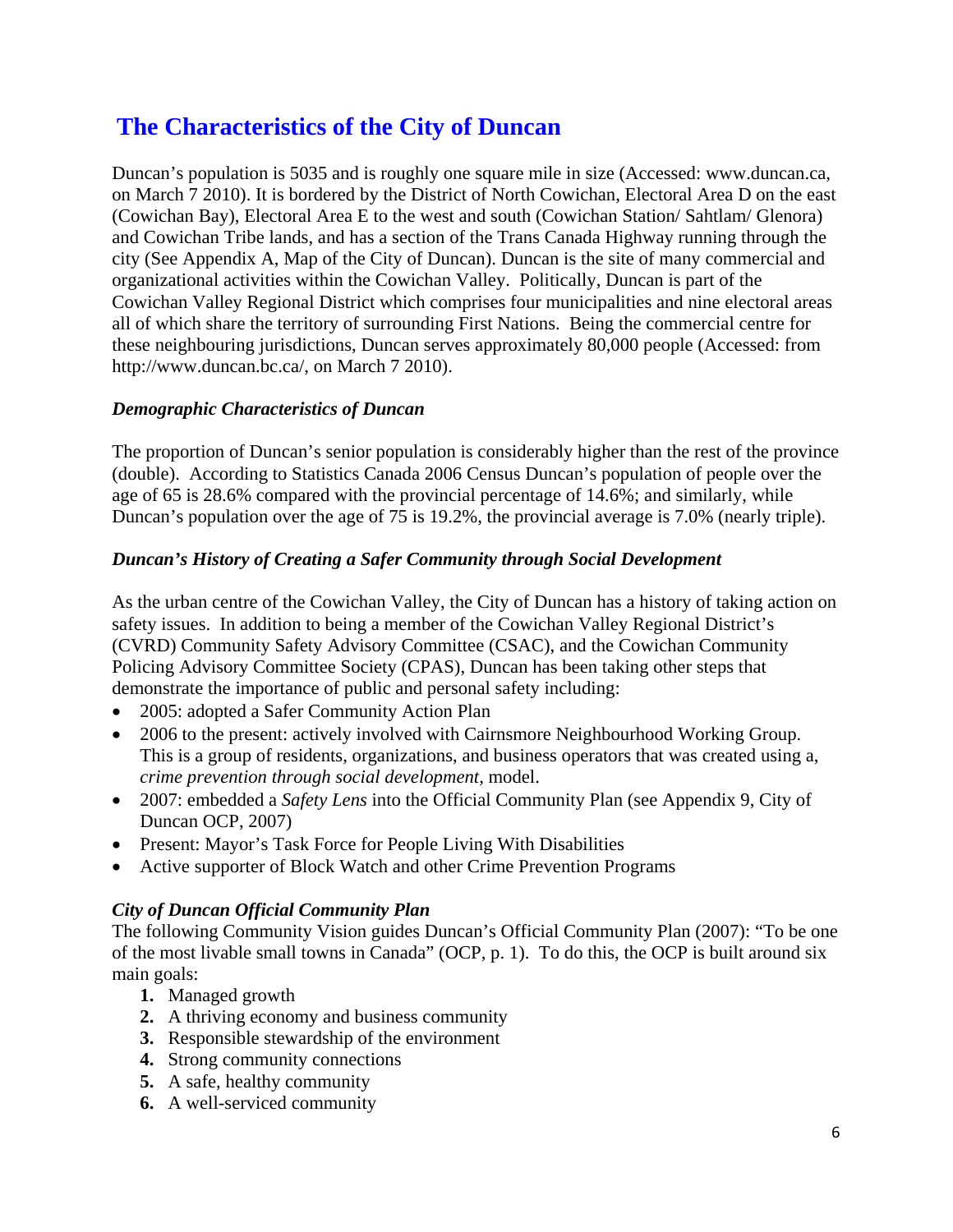This project was built on the fifth goal, *A Safe, Healthy Community* as a lens to look at the recommendations for a senior-friendly community. According to the Official Community Plan (OCP), a safe and healthy community is one where all sectors work together to achieve the social, economic and environmental well-being of residents. Further to that, a safe, healthy community will be achieved by providing adequate and accessible green space and recreational facilities, health, social, and educational services; proactive policing, fire protection, and emergency planning; a supportive institutional environment; and a physical environment designed to improve community and individual security and well-being (Official Community Plan 2007, p.3).

During the development of the Official Community Plan (OCP), through community workshops and community surveys, a number of recommendations were developed in regard to the needs of seniors in the community. The 9 identified components of the OCP that pertain to seniors' wellbeing in Duncan are:

- 1. Downtown to appeal to urban, young professionals, students, seniors, smaller families, & diverse incomes (OCP 2007, p. 25).
- 2. Include places for youth and seniors' activities and programs (6.2.11).
- 3. Enhanced services and opportunities for families, youth, seniors, and people with mobility challenges…where diversity is embraced and inclusiveness is inherent (9.5)
- 4. Consider the feasibility of providing a new senior's centre within Downtown (9.5.3).
- 5. Encourage seniors' housing and care facilities in suitable locations, with appropriate amenities (9.5.4).
- 6. Conduct an audit of facilities and infrastructure to determine if they are fully accessible for persons with disabilities, (e.g. adequate parking, drop curb cuts, audible street crossings, entranceway ramps, etc.) ( 9.5.9).
- 7. Encourage universal or adaptable design standards in housing so that people can remain in their homes as they age or if they become mobility impaired (9.5.11).
- 8. Work with community organizations and partners (including multi-purpose recreation facilities) to identify gaps in services and develop traditional and non-traditional programs and services directed at age-specific groups, including youth and seniors that will develop social, physical and intellectual health  $(9.6.11)$ .
- 9. Work with the health sector, in particular with VIHA, to ensure an adequate level and type of care, and improved accessibility to services. This may include such initiatives as ensuring that services for seniors remain a priority (9.8.1).

In keeping with the concept of the Safety Lens around which the OCP review was created, and specifically within the context of engaging the people of Duncan to keep the Official Community Plan alive, the city found a good fit with the Age-Friendly Cities model developed by the World Health Organization (WHO) in 2007. Additionally, the 9 recommendations within the OCP (listed above) correspond with the 8 features of an age-friendly community (listed on page 10). Because of the complementary nature of these recommendations and age-friendly areas, the project team aligned this report with the age-friendly categories.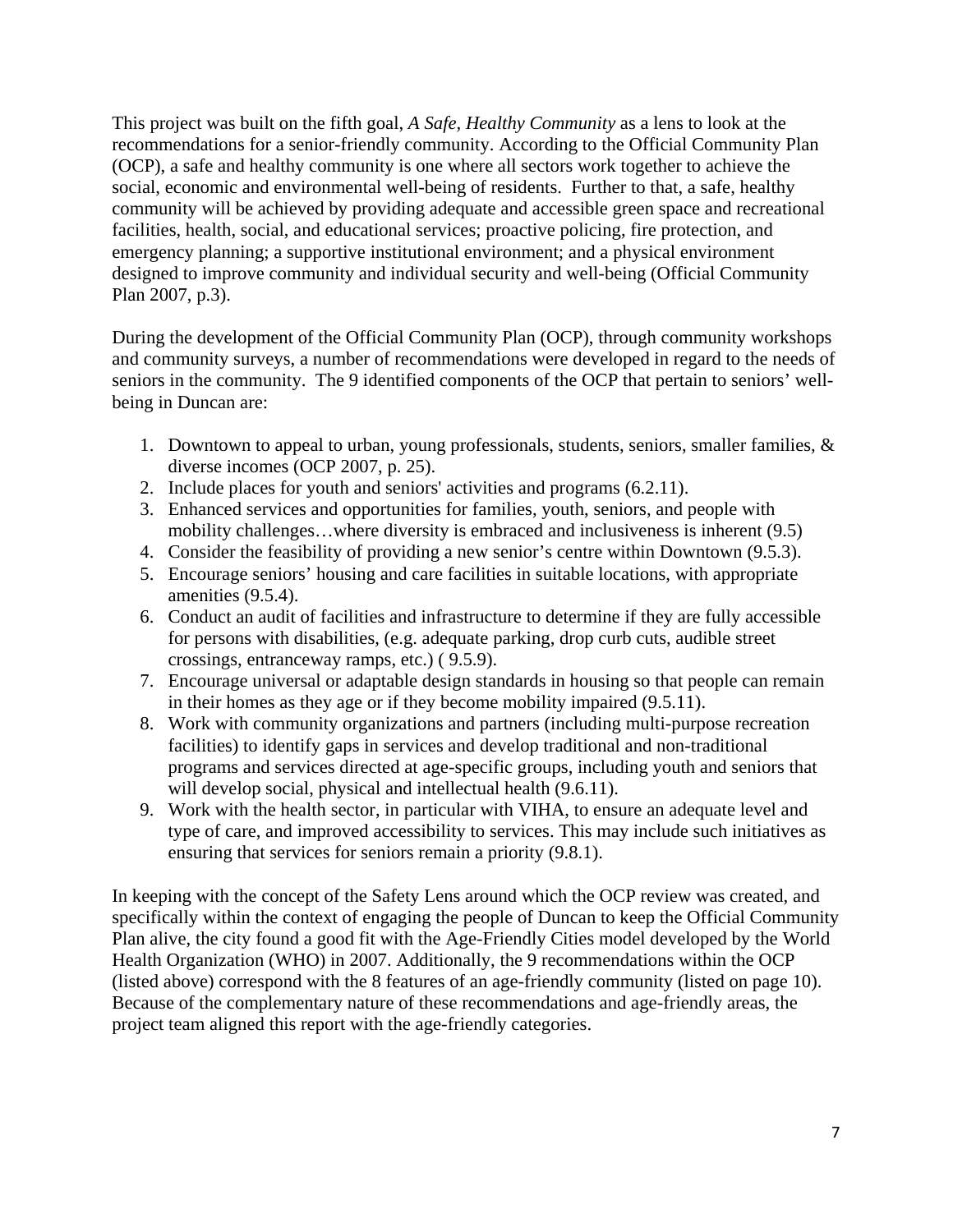# **What is an Age-Friendly City?**

The World Health Organization (WHO) describes an "age-friendly" community as one that optimizes opportunities for health, participation, and security to enhance the quality of life for people as we age. To do this requires policies, services, and structures in the physical and social environments that are designed to support older people. Age-friendly communities are those that:

- recognize the great diversity among older persons,
- promote their inclusion and contribution in all areas of community life,
- respect their decisions and lifestyle choices, and
- anticipate and respond flexibly to aging-related needs and preferences.

Additionally, an age-friendly community is one that takes into account the biological, psychological, behavioural, economic, social and environmental factors that operate over the course of a person's life to determine health and well-being in later years.

Creating an age-friendly community that is safe for our elders creates a community that is friendly and safe for people of all ages. As community development projects in Cowichan and elsewhere throughout the WHO model show, safe neighbourhoods help foster living environments where children, youth, women and older adults feel secure. Feeling safe and having barrier free buildings and streets enhance mobility and independence of both younger and older persons with disabilities. The active participation of older people in the community, including in volunteer and paid work benefits the entire community. "And because active ageing is a lifelong process, an age-friendly city is a city for all ages" (WHO 2007 p. 4).

# **Duncan's Story: Becoming Age-Friendly November 2009-June 2010**

## *Gathering Local Resources:*

- Outreach to:
	- o City Council
	- o Community organizations re: seniors, safety, specific populations
	- o Local and regional committees and advisory groups (CSAC, Social Planning Cowichan, Regional Housing Affordability Directorate, Cowichan Elders, Cowichan Intercultural Society, and CPAS)
- Conducted a web search of available resources for Age-Friendly Community Development for distribution to committee members
- Formed two types of Committees to participate in this project:
	- 1. Seniors' Safety Advisory Group: Active participants, more intricately involved with the project through meetings, provision of resources, and who otherwise contributed guidance
	- 2. Project Resource Group: These organizations were informed of project progress and events, and were asked for assistance with outreach
- Created relationship with BC Age-Friendly Implementation Team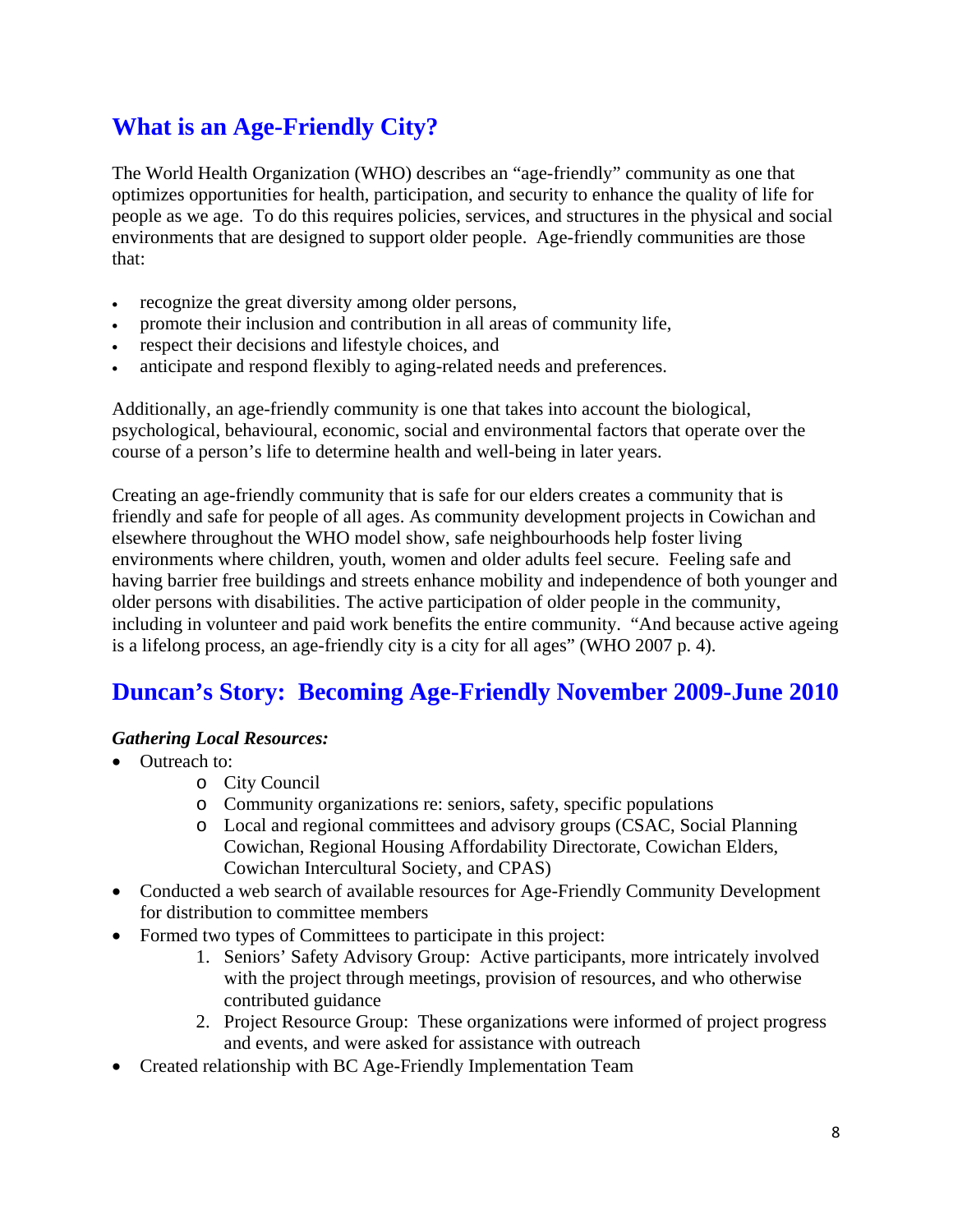### *Project Activities November 2009 to May 2010:*

- The overall objective of this project was to assist the City of Duncan prioritize actions specific to recommendations within the OCP in relation to seniors' safety for presentation to Duncan City Council
- Compiled work done to date in Duncan on the subject of safety and accessibility so that this project could complement that work
- Created a list of guiding questions for mini-discussion groups with various seniors groups between the months of April and May 2010. The questions were designed to help the City of Duncan prioritize the 9 recommendations from the Duncan OCP 2007, and were also based on the 8 features from WHO for creating an age-friendly community
- Additional potential funding sources were investigated for implementation of recommendations that were emerging

### *Gathering Local Voices:*

- Engaged seniors who reside in, and who are otherwise 'live' in Duncan through media, community networks, and outreach to seniors' specific service providers
- Widely advertised Series of Drop In Sessions at partnering agencies: Seniors Resource and Support Society, Cowichan Valley Seniors Centre, Volunteer Cowichan (1-4pm Monday Friday, April 1 to May  $7<sup>th</sup>$ )
- Presented project at local seniors gatherings and facilities: Arthritis Society, Seniors Residences, Seniors Resources and Support Society Monthly Tea, Cowichan Elders Luncheon
- Held series of mini-discussion groups: Cowichan Chinese Canadian Community, Sherwood and Wedgewood Houses, The Meadows, Kiwanis Village and its neighbours, and Duncan Manor (cancelled due to flu of residents). Initial outreach was made to Cowichan Indo-Canadian Community however that was also cancelled due to illness
- Compiled results from mini-discussion groups in preparation for the wider community meeting intended to create action items
- Discussed project and issues arising from mini-focus discussion groups with local, First Nations, Regional, and provincial levels of government and departments
- With the provincial Age-Friendly Implementation Team, co-hosted an afternoon Community wide meeting: Duncan Age-friendly Seniors Safety Community Meeting on May 20th. During that meeting, the issues and recommendations that were compiled during the minidiscussions were presented in two formats: one specific to each of the 9 recommendations from the 2007 OCP, and the second one was specific to the 8 areas from the WHO Age-Friendly Community model

As stated earlier, the issues identified during this process by residents and service providers, as well as the recommendations arising from both the mini-focus discussions and the wider community meeting held in May are presented within the Age-Friendly Communities model in the next section.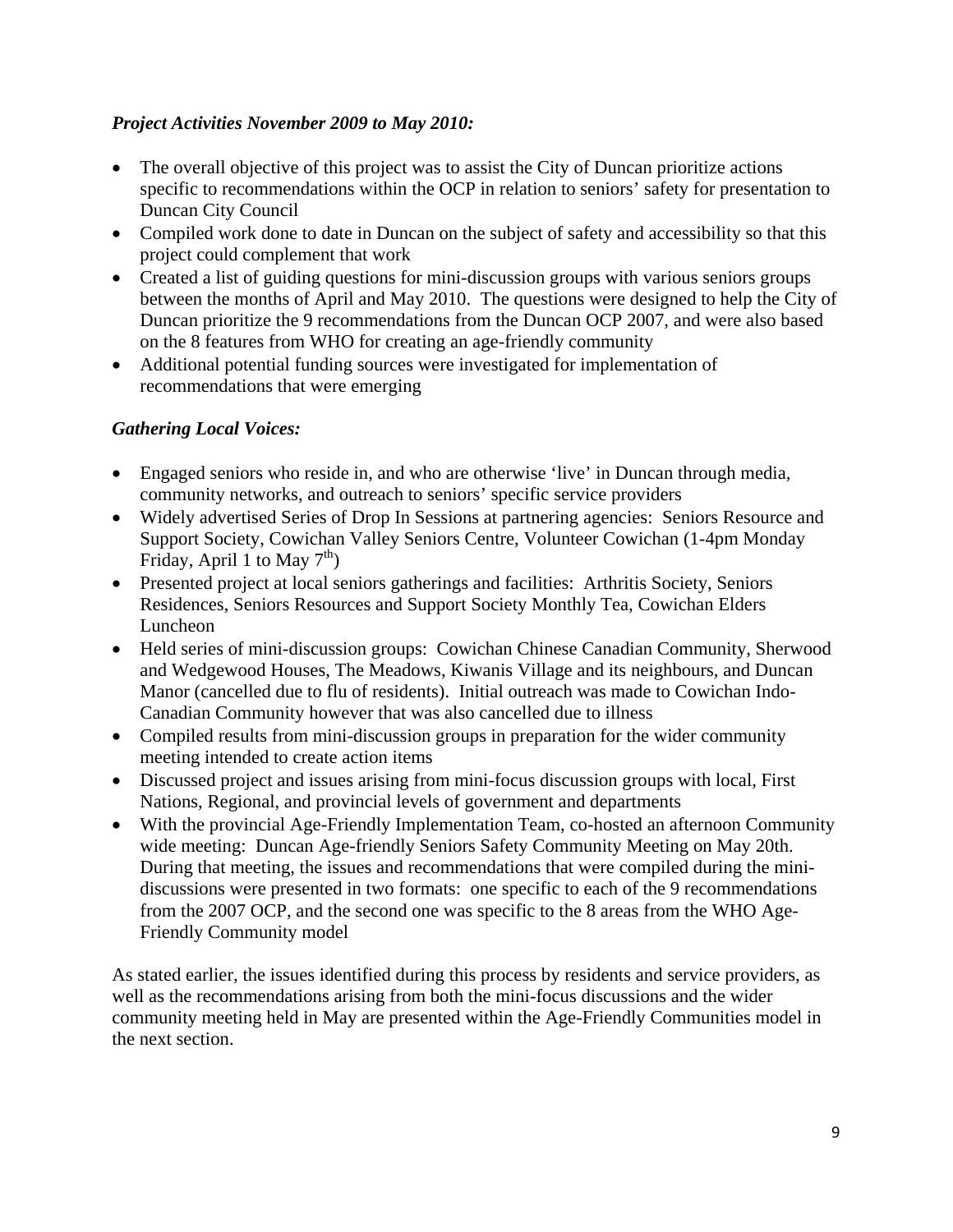# **Community Voices, Community Recommendations**

Participants were asked to comment on 8 age-friendly areas as defined by the World Health Organization:

#### **1. Outdoor Spaces & Buildings**

Does the natural and built environment help older persons get around easily and safely in the community and encourage active community participation?

#### **2. Transportation**

Can older persons travel wherever they want to go in the community, conveniently and safely?

#### **3. Housing**

Do older persons have housing that is safe and affordable and which allows them to stay independent as their needs change?

#### **4. Respect & Social Inclusion**

Are public services, media, commercial services, faith communities and civil society respectful of the diversity of needs among seniors and willing to accommodate seniors in all aspects of society?

#### **5. Social Participation**

Do seniors have opportunities for developing and maintaining meaningful social networks in their neighbourhoods?

Are the needs and preferences of seniors considered in planning by a diverse range of agencies and institutions?

#### **6. Communication & Information**

Are seniors aware of the diverse range of programs and services available within their community?

Is information readily available, appropriately designed and delivered to meet the needs of seniors?

#### **7. Civic Participation & Employment**

Do older persons have opportunities to participate in community decision making?

Do older persons have opportunities to contribute their experience and skills to the community in paid or unpaid work?

#### **8. Community Support & Health Services**

Do older persons have access to social and health services they need to stay healthy and independent?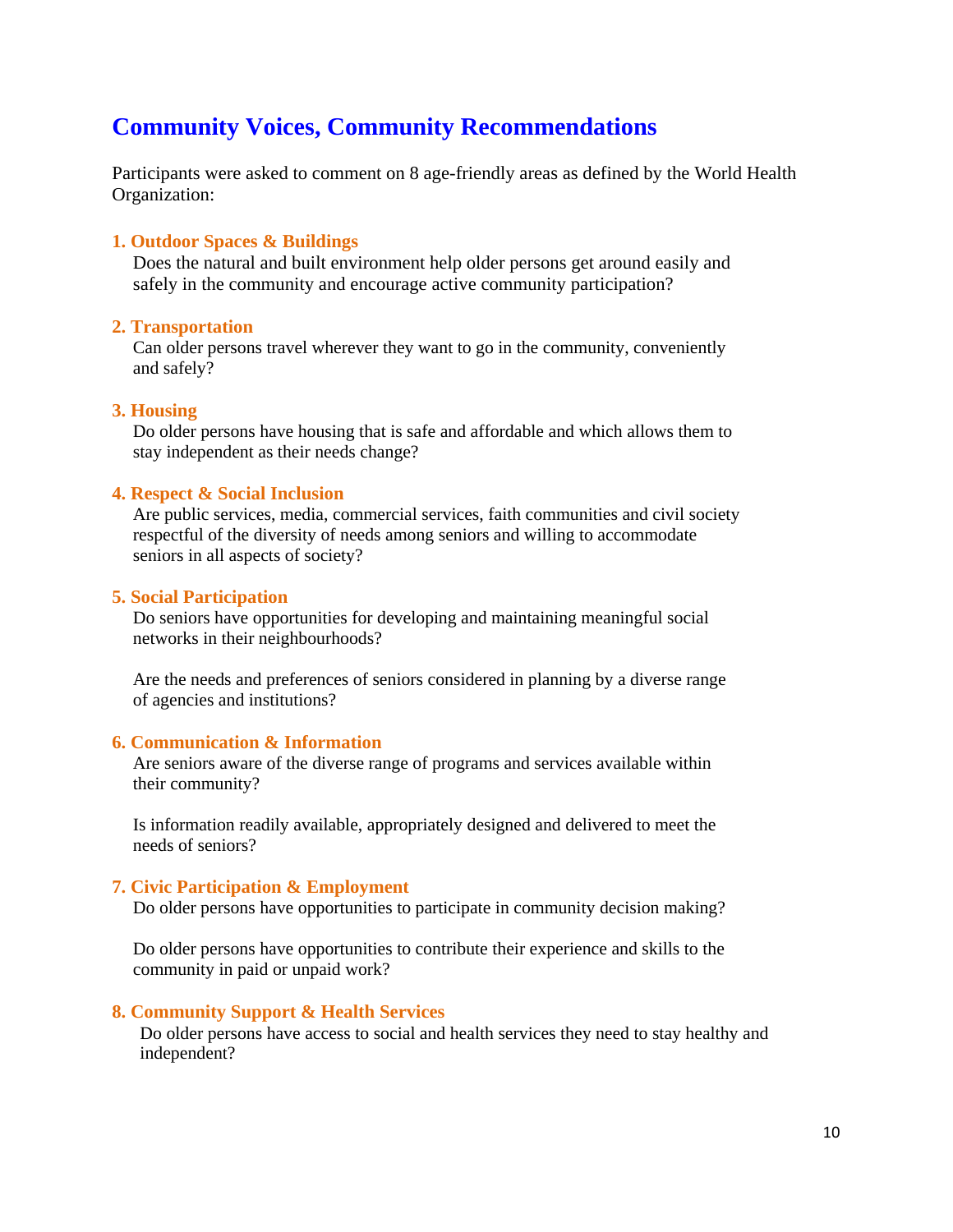# **Results**

Those who held the mini-focus groups estimate that between 150 and 200 seniors participated in the engagement process. The focus groups revealed a number of barriers and issues faced by seniors in the community. These findings were subsequently presented at a community forum cohosted by the Duncan Seniors Safety Advisory Team and the BC Age-Friendly Implementation Team. This community meeting was attended by residents, representatives of community agency representatives, elected officials (including the Mayor and the City Council's Seniors Safety Advisory Team representative, provincial, and federal representatives), municipal staff (Duncan and North Cowichan), representatives from the Duncan Seniors' Safety Advisory Team, and the Director of the Seniors Secretariat, Province of British Columbia. During this forum, concrete ideas on how to create a more age-friendly environment in Duncan were discussed.

Based on the discussion of all of these topics, participants at the community forum then further identified six issues that they felt were the most critical for seniors in Duncan. These are the specific issues that came out of the larger discussion of the age-friendly topic areas, and many of them appeared in multiple topic areas (for specific comments, see Appendix B, *Seniors Voices)*:

- 1. Transportation and mobility
- 2. Public transit
- 3. Safety
- 4. Affordable housing & support
- 5. Health (affordability & information)
- 6. Cross-cultural issues

The results of this entire consultation process have been categorized by the 8 age-friendly topic areas and summarized in the following format:

- a. Issues identified
- b. Recommendations
- c. Suggested Champions
- d. What is working

The 'Suggested Champions' are community agencies, organizations, or government departments that the Seniors Safety Advisory Team identified as *potentially* appropriate resources to lead actions on recommendations. The Advisory Team recognizes that those identified as 'Suggested Champions' might not have the required resources to act, nor might the action fit within their work plan. The reason that the Advisory Team decided to suggest champions is to continue discussions so that collectively we can either work toward accessing resources for that champion, or determine more suitable champions for that specific recommendation.

The 'What is Working' section was included because it became apparent in talking with the seniors and community organizations, that much is currently being done that fosters a safer and more age-friendly community. Additionally, the Seniors' Safety Advisory Team hopes that the information pulled together during this project will provide *another* step in the community planning and community relationship building that is characteristic of the Duncan area.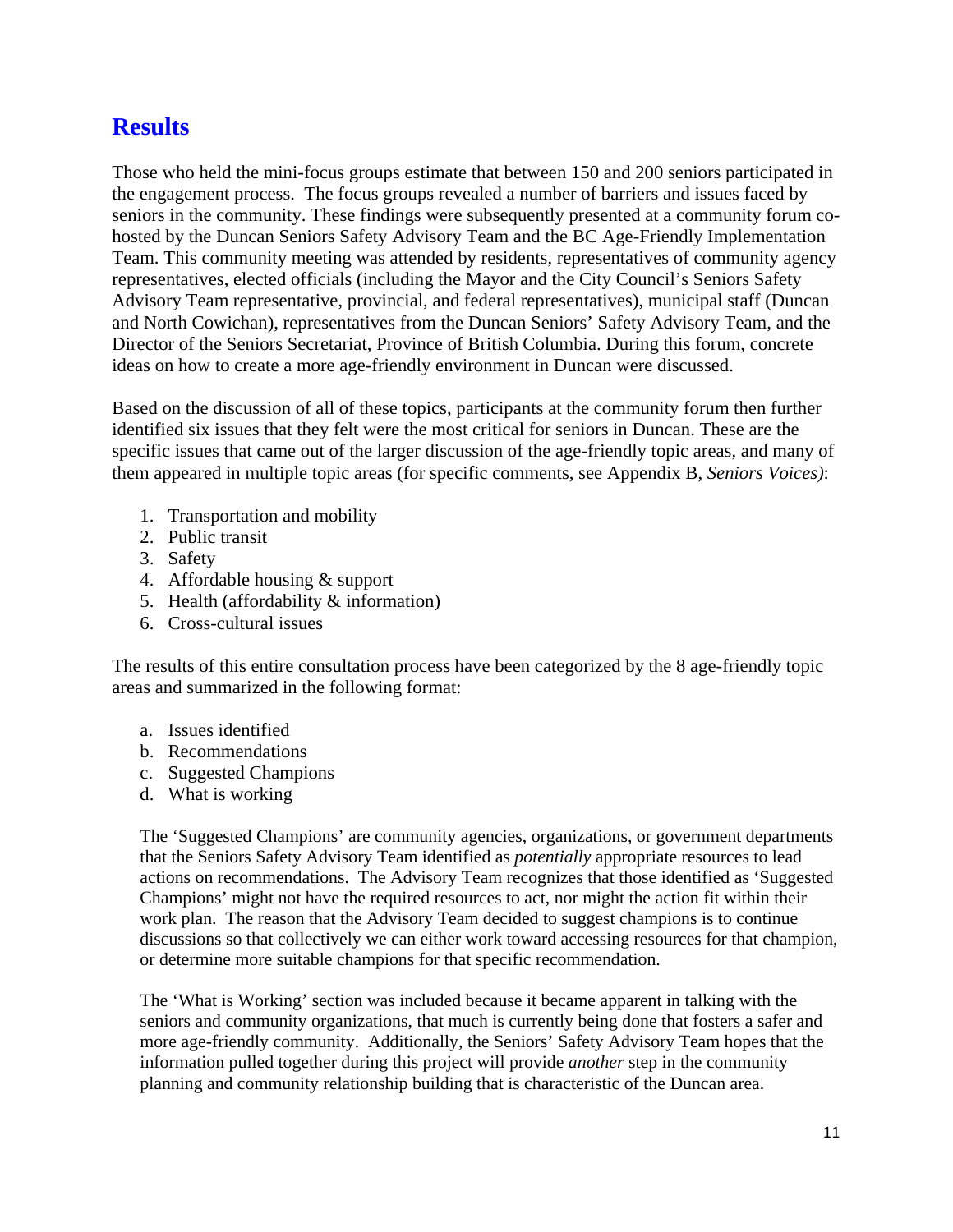# **1. Outdoor Spaces & Buildings**

# **Issues Identified**

- There are an insufficient number of parking spaces, particularly spaces for people with accessibility challenges
- Sidewalks are difficult to negotiate with scooters, walkers and wheelchairs due to the following:
	- o Poor markings and indicators on crosswalks
	- o Lack of ramps/slopes from sidewalks to roadways
	- o Barriers are often present within sidewalks and many are too narrow
	- o Intersections are not smoothly paved
	- o Crossing times at intersections are too short
	- o Aggressive and speeding drivers make walking in the community dangerous
- Many doors to enter buildings are too heavy to easily open
- While most citizens find downtown welcoming and friendly during the day (especially the City Square area), they feel unsafe in the area at night (primarily because of panhandlers, drug use, rude and abusive behaviour)

## **Recommendations**

- Improve markings on crosswalks and ramps/slopes from sidewalks to roadways place first
	- o Suggested Champions: City
- Increase crossing times at crosswalks
	- o Suggested Champions: City
- Create a map/directory of downtown organizations and businesses at the train station o Suggested Champions: City and / or DBIA
- Put on workshops for developers and builders to encourage implementation of Cowichan Safety Lens so that it includes Age-Friendly components
	- o Suggested Champions: City, CSAC and/ or RAHD
- Offer public education events to raise awareness of both drivers and pedestrians regarding safety issues, particularly at crosswalks
	- o Suggested Champions: Community Policing
- Increase foot and bike patrols and police presence in the downtown and Kinsman Park areas
	- o Suggested Champions: RCMP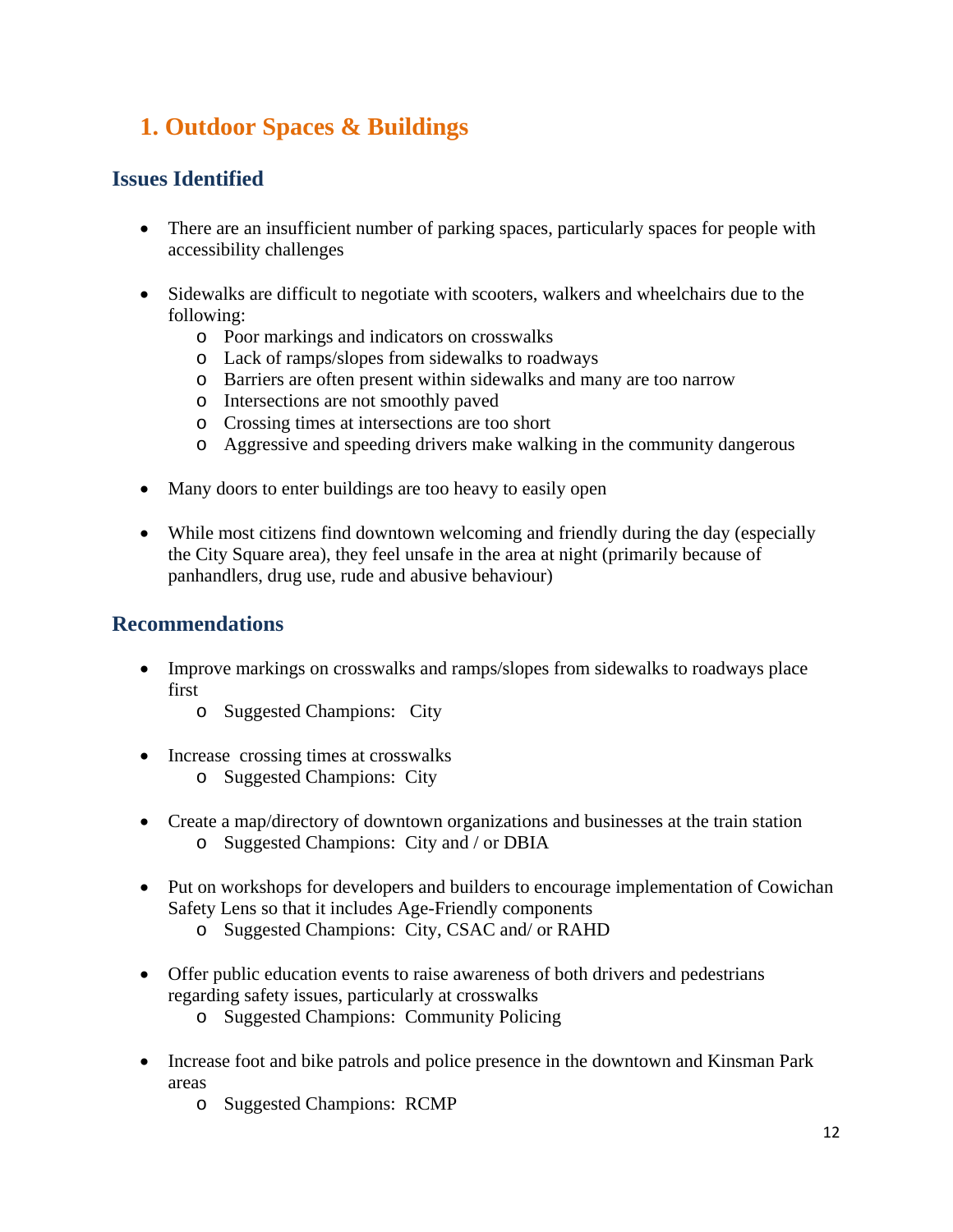- Increase enforcement of laws regarding illegal activity
	- o Suggested Champions: City
- Improve crime prevention through environmental design (e.g. lighting, hiding places) o Suggested Champions: Safer Futures and Community Policing

- Recent improvements to some sidewalks are better for walkers (slopes make it easier)
- CSAC is holding community collaboration sessions to address panhandling issue on a community wide level
- DBIA and Community Policing have each created pamphlets to assist people in dealing with panhandling
- Ongoing safety information through media, website and workshops are provided through Community Policing
- City of Duncan's *Urban Design Guidelines for Developments, Designing for Safety*
- Mature Driving Course offered for free through Community Policing
- Mayor's Task Force on Disabilities annually identifies & prioritizes improvements for wheelchair access
- Cowichan Independent Living completed accessibility audits of businesses within the Cowichan Region in 2009
- Safe Harbour Program offered through Cowichan Intercultural Society
- City Commissioners on foot patrol downtown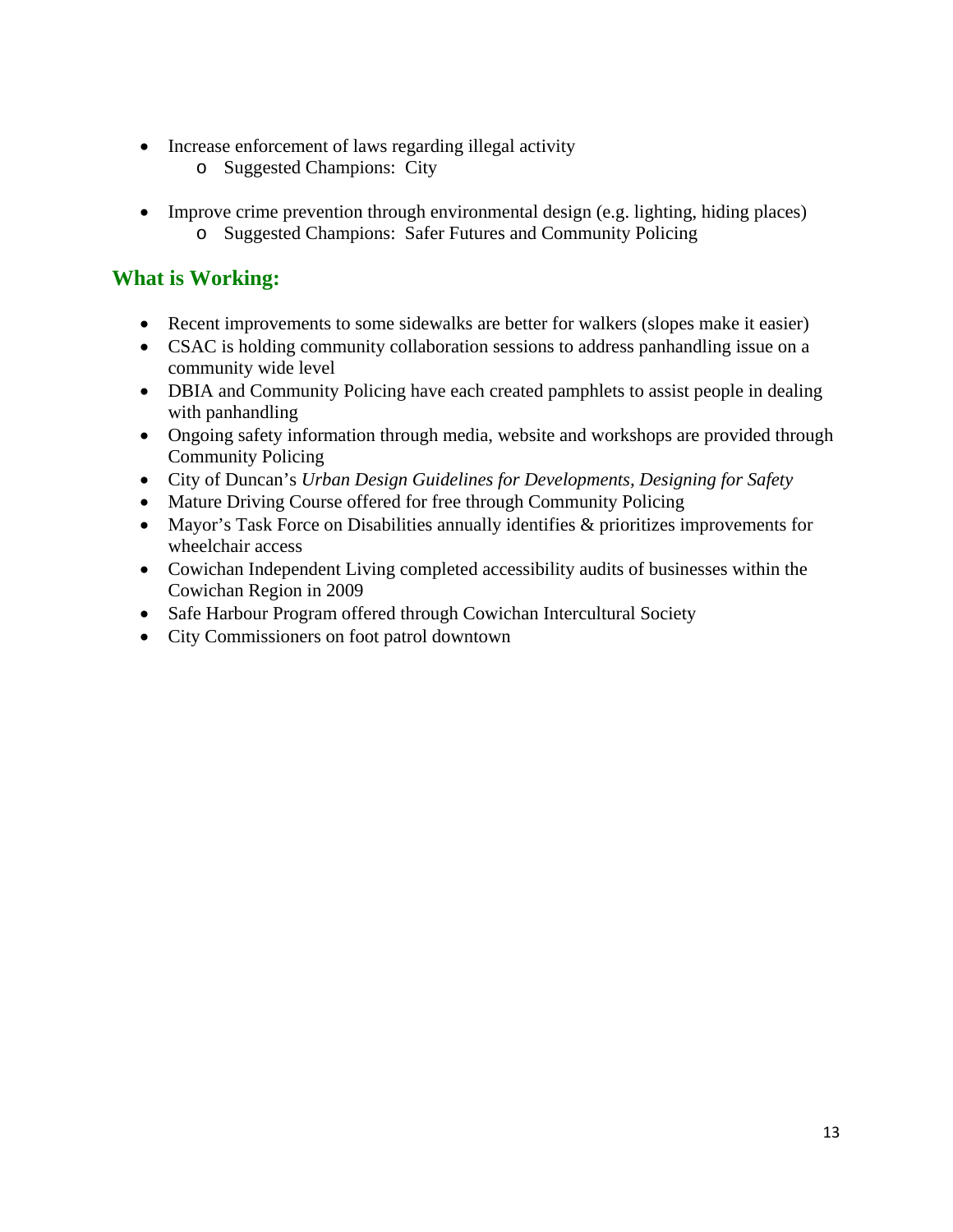# **2. Transportation and Mobility**

# **Issues Identified**

- Using public transportation is challenging because of the following:
	- o Not enough buses scheduled and bus schedules are inconvenient
	- o Not enough HandyDart services scheduled or available
	- o Lack of bus shelters and benches
	- o Recently revised bus schedule is confusing
	- o Some bus drivers are courteous and helpful, while others are not (do not offer assistance in getting on and off the bus, start moving before passengers are seated)

# **Recommendations**

- Trolley by donation that goes around downtown to shopping, etc (e.g. Ladysmith and Langford)
	- o Suggested Champions: DBIA, Chamber of Commerce, Social Agencies
- Encourage transit providers to focus more on driver training re seniors' needs o Suggested Champions: CVRD Transit Committee
- Increase seating at bus shelters, as well as on the bus for seniors and people with disabilities
	- o Suggested Champions: CVRD Transit Committee
- Increase bus service at night and on Sundays o Suggested Champions: CVRD Transit Committee, CSAC
- Create a bus ambassador program to educate seniors who are not used to taking transit
	- o Suggested Champions: CVRD Transit Committee and/or Seniors Resource & Support Society- Cowichan (SRSS-C)
- Explore possibility of free bus passes for seniors, or at least increase affordability o Suggested Champions: seniors community resources
- Encourage cooperative use of buses among organizations that have buses because some buses not always in use by various organizations/owners
	- o Suggested Champions: CVRD Transit Committee for feasibility and/or coordination
- Use directed taxi-cab type service, for example, dial-a-ride

- Transit system issues at the Regional District level have already initiated by Mayor
- Free Bus Days sponsored by the CVRD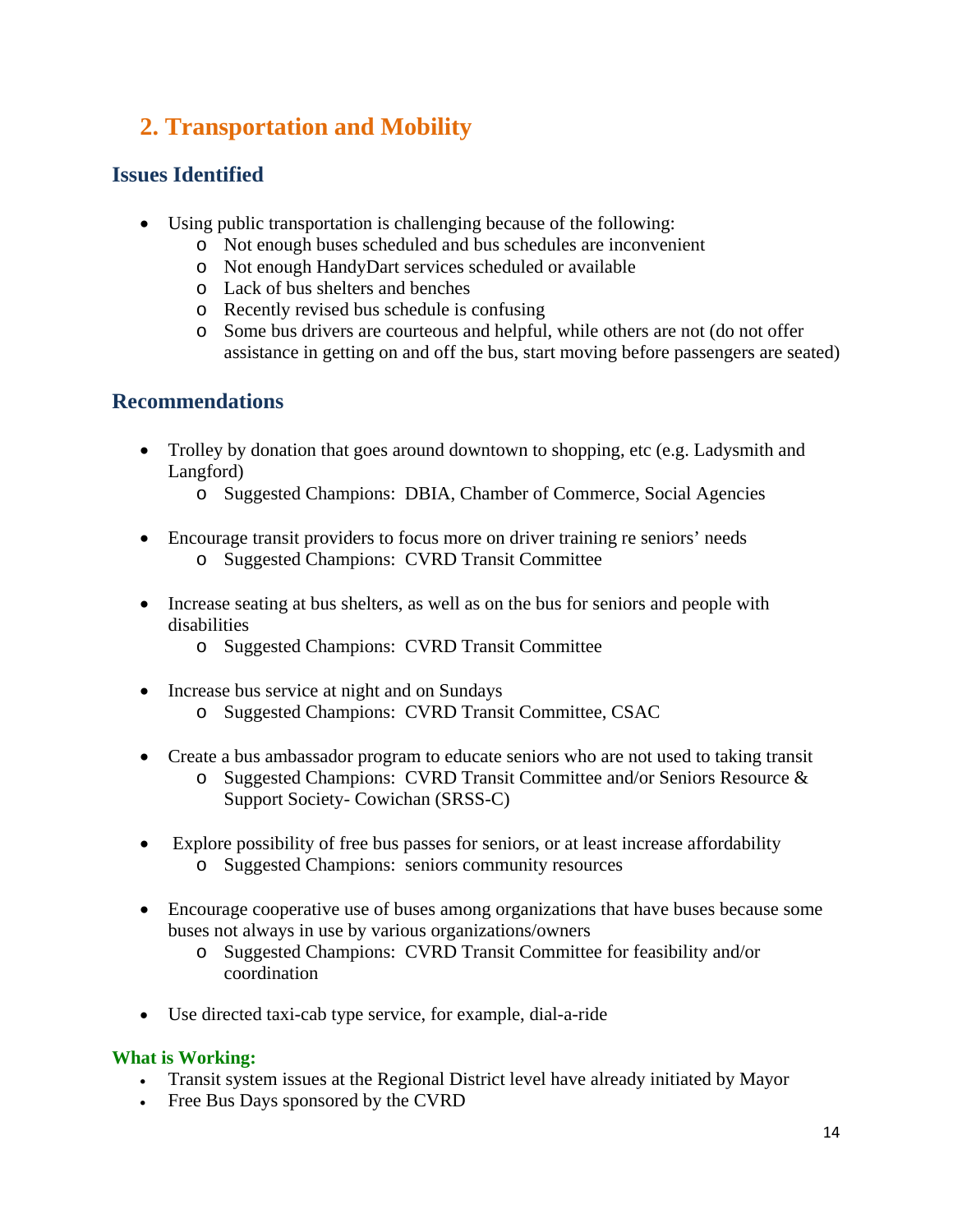# **3. Housing**

# **Issues Identified**

- There is a lack of affordable housing for people on low income
- Lack of housing options within walking distance to multiple services
- There is a lack of housing type options (such as multi-level care)
- Inadequate affordable home support
- Mobility challenges impact an individual's ability to maintain independent living

# **Recommendations**

- Encourage creation of more affordable housing options such as Kiwanis, Duncan Manor, and Cowichan Lodge (many said should not have been closed)
	- o Suggested Champions: VIHA, CCHN, RAHD and non-profit organizations
- Promote awareness of alternative affordable housing strategies for seniors, such as grassroots house sharing model (and not just seniors living with seniors, but perhaps also a multigenerational occupancy model)
	- o Suggested Champions: VIHA, CCHN, RAHD and non-profit organizations
- Involve seniors actively in the planning of new developments so that the quality of life not just affordability - are considered
	- o Suggested Champions: City, VIHA, CCHN, RAHD and non-profit organizations
- Encourage universal or adaptable design standards so that people can remain in their homes as they age or become mobility impaired
	- o Suggested Champions: City and RAHD
- Encourage higher density housing where it is possible to walk to multiple services o Suggested Champions: City and RAHD
- Encourage increased density by accommodating renovation of unused spaces such as garages to suites
	- o Suggested Champions: City and RAHD
- Encourage housing by more green space or near park-like settings
	- o Suggested Champions: City and RAHD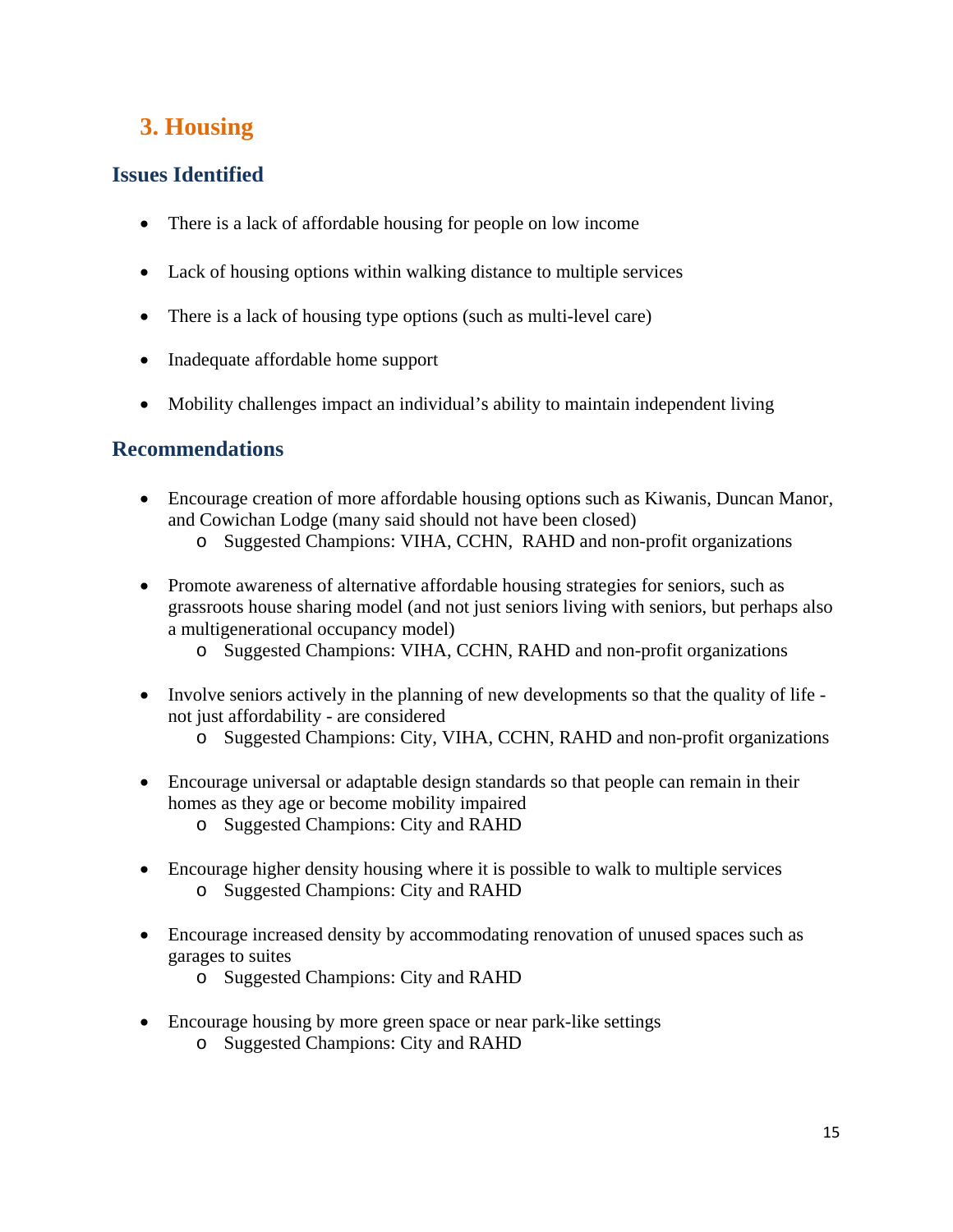- Accommodate multi-level care should it be required
	- o Suggested Champions: VIHA and CCHN
- Create more semi-independent housing, where you can have company when you want it but live independently
	- o Suggested Champions: VIHA, CCHN, RAHD and non-profit organizations
- Promote housing where pets are allowed o Suggested Champions: VIHA, CCHN, RAHD and non-profit organizations

- The Regional Affordable Housing Directorate is creating a Regional Affordable Housing Strategy for the Cowichan Region that is scheduled to be released in the fall of 2010. The Strategy will provide feedback from community members on best practices for creating adequate affordable housing within the Cowichan Region.
- Accommodations Guide on Affordable Housing published by SRSS-C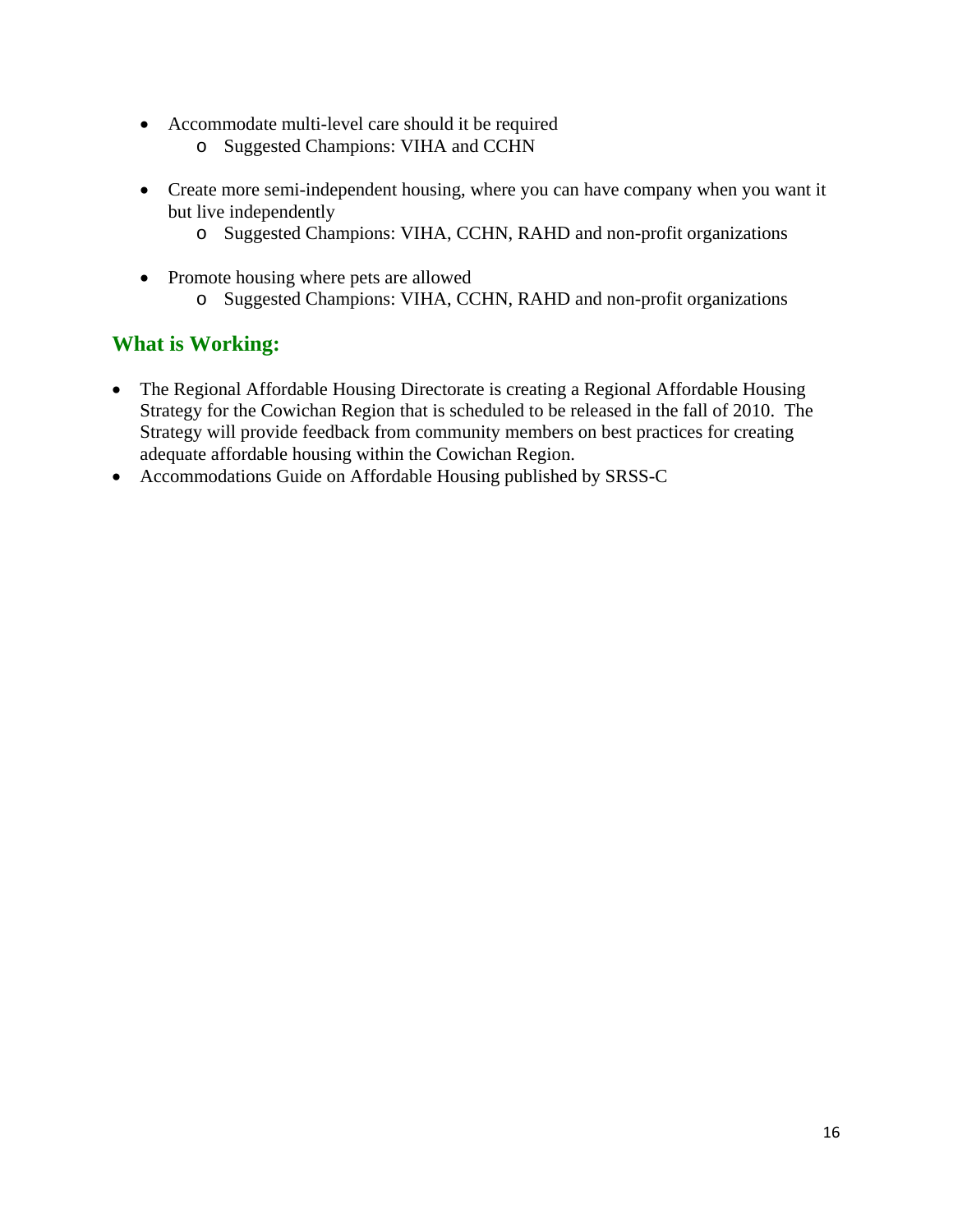# **4. Respect and Social Inclusion**

# **Issues Identified**

- Need more grassroots (especially neighbourhood level) peer support
- Need to have services provided in culturally sensitive manner, as well as in different languages
- Desire for wider range of activities that respond to seniors of various cultures
- Would like an activity centre that is open in evenings
- Desire for intergenerational connections through schools and community programs

## **Recommendations**

- Encourage partnerships with schools, for example in the following ways: use of facilities and programs with youth and children; create a 'buddy system' linking generations; have school choirs perform at seniors' care home facilities
	- o Suggested Champions: Seniors Resource & Support Society-Cowichan, Social Planning Cowichan, and /or School District 79
- Access resources of Cowichan Intercultural Society (CIS), Hiiye'yu Lelum (House of Friendship), and Cowichan Tribes regarding culturally responsive methods of communicating City Business
	- o Suggested Champions: City, other governments, and local agencies
- Encourage and promote use of English language training services already available to the immigrant community, for example, RCMP language interpreters list
	- o Suggested Champions: City, other governments, and local agencies

# **What is Working:**

• Some materials from Blockwatch are available in Punjabi and Cantonese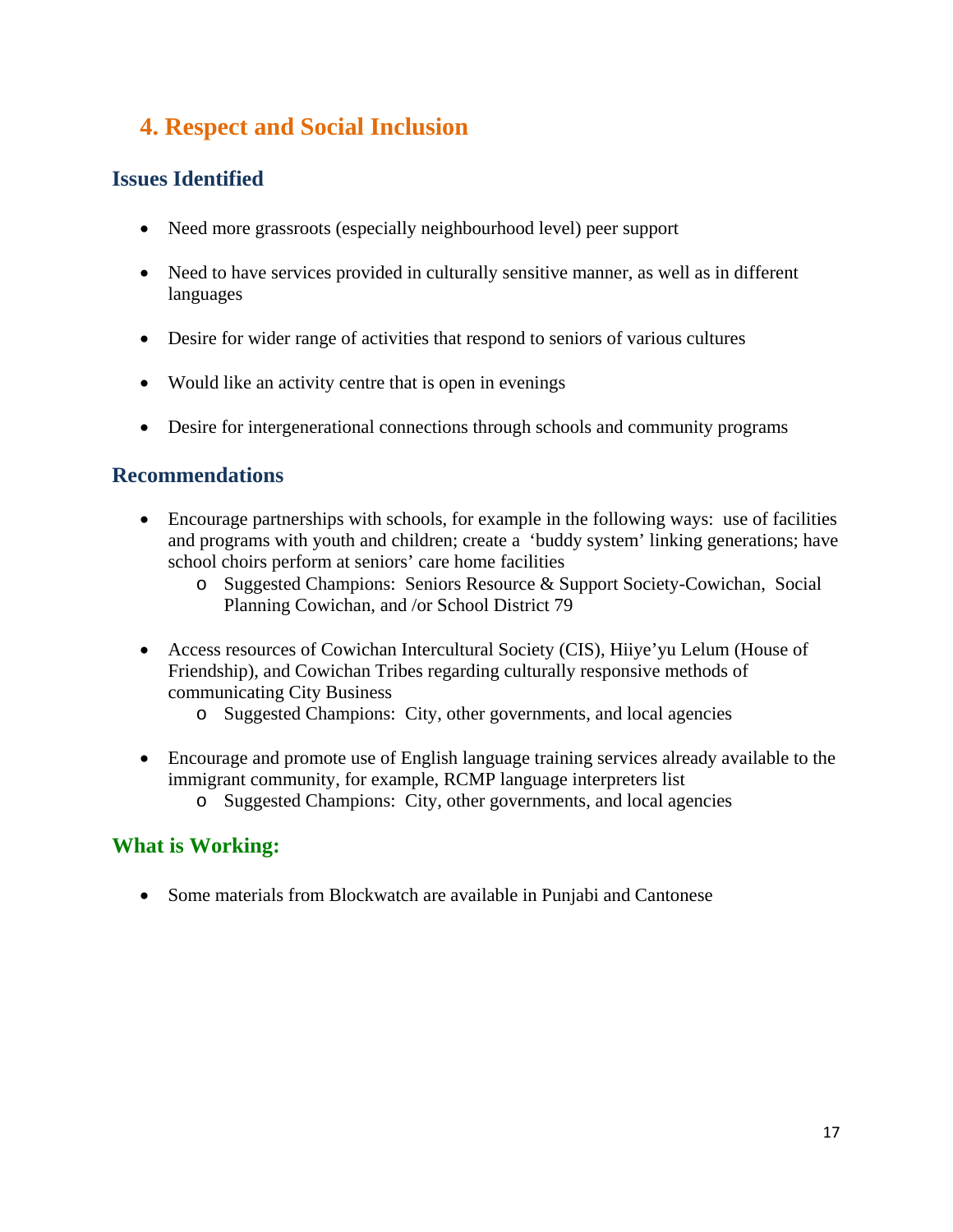# **5. Social Participation**

# **Issues Identified**

- Partaking in recreational activities, such as going to the pool, is too expensive
- Need easier walking and other transportation options to reach activities
- Need a wider range of social activities to be available, particularly in the evenings

# **Recommendations**

- Encourage businesses and organizations to schedule more activities that are wider in range and held in evenings
	- o Suggested Champions: Cowichan Valley Seniors and Seniors Resource & Support Society-Cowichan
	- o Suggested Champions: Duncan Business Improvement Area Society (DBIA)
- Encourage low/minimal cost for activities that include a fitness and wellness education component (for example, walking groups or shopping groups then tea afterwards)
	- o Suggested Champions: seniors' residences (activity and recreation departments)

- City Square concerts and other gatherings
- Good cross-section of not-for-profit organizations that promote volunteer for seniors to keep them connected to the community and benefit from their skills and experience
- Cowichan Green Community Gardens and Fruit Save Program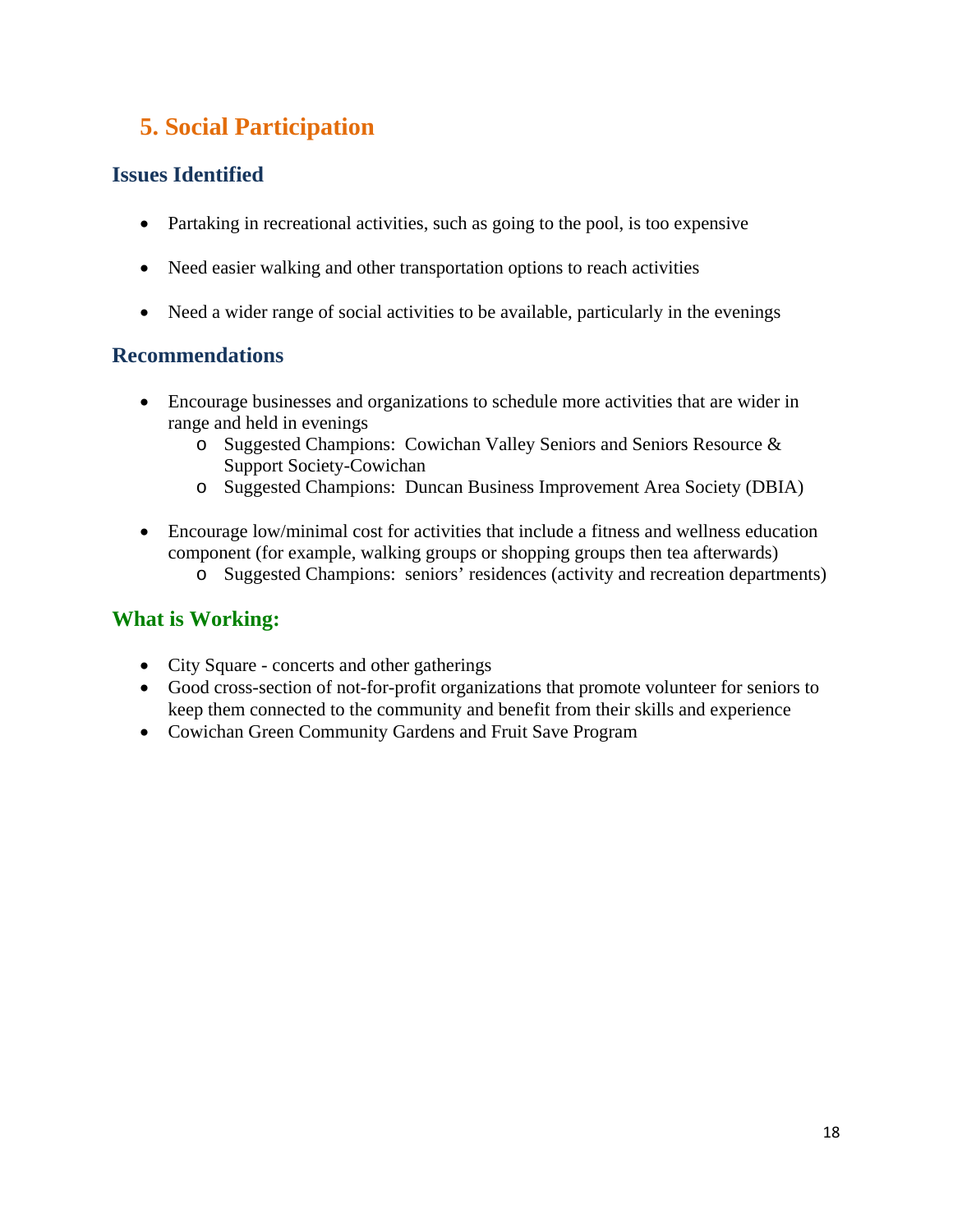# **6. Communication and Information**

# **Issues Identified**

- Many older persons are uninformed or confused about existing support and assistance available; would like to know what initiatives and services are offered by local organizations
- Need to have hard copies of Service Directories available that can be easily updated as services and organizations change within the community
- Need greater support within neighbourhoods, particularly when residents living on their own are faced with medical emergencies

# **Recommendations**

- Facilitate communication networks within neighbourhoods (e.g. telephone trees)
	- o Suggested Champions: Seniors Resource & Support Society Cowichan and Volunteer Cowichan
- Promote information about the initiatives and services provided by organizations, such as support materials for residents available at Seniors Resource  $\&$  Support Society – Cowichan Drop-in Centre and Volunteer Cowichan
	- o Suggested Champions: City, other jurisdictions and other organizations

- Cairnsmore Neighbourhood Working Group
- James Alexander Neighbourhood Working Group
- Seniors Resource & Support Society- Cowichan Monthly Teas and monthly Speaker Program as well as newsletter
- The recent formation of a *Seniors Services Network* in Cowichan currently facilitated through Cowichan Family Caregivers Support Society (CFCSS)
- Cowichan Seniors Care Foundation: Seniors' Guidance Directory provides a comprehensive listing of seniors programs and services within the Cowichan Region
- Volunteer Cowichan: Community Services Directory provides on-line information on a wide range of services within the Cowichan Region
- Social Planning Cowichan: Status of the Community Report 2010 provides updated information on services and organizations in the Cowichan Region as well as updated statistical data
- Many seniors and other community service providers' monthly newsletters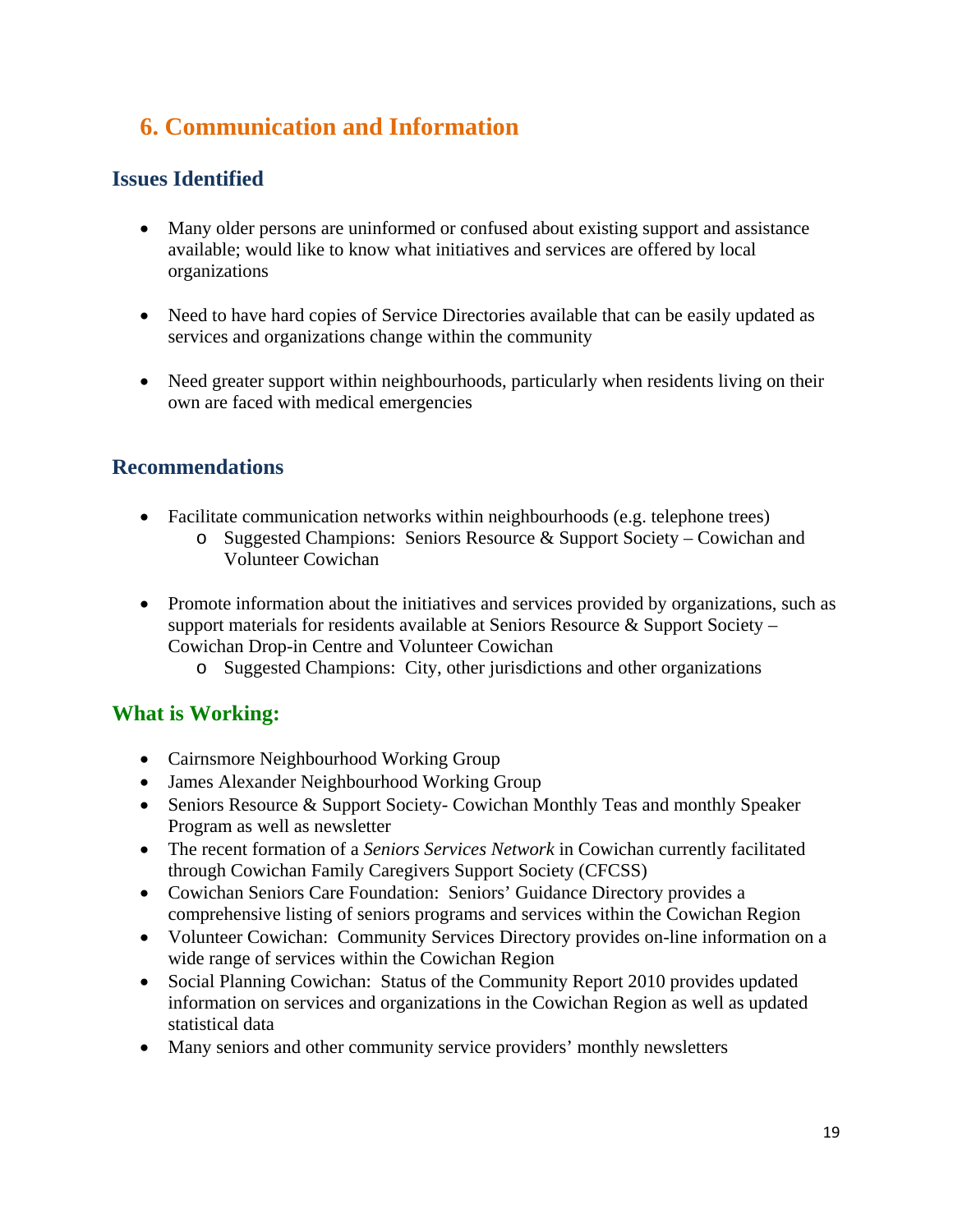# **7. Civic Participation and Employment**

# **Issues Identified**

- Feelings of disempowerment, where seniors' concerns are perceived to have no impact at the government level
	- o e.g.1) Some participants commented that they did not think participating in this project would result in any changes
	- o e.g.2) Many provided copies of previous correspondence with various government agencies and some wondered if their concerns were filed to be kept on record and/or if any action had been taken on their concerns

# **Recommendations**

- Demonstrate better respect when citizens' concerns are expressed by following response procedures
	- o Suggested Champions: City and other levels of government
- Increase seniors and community involvement in consultation process before buildings go up, before programming is created, etc. by establishing a Referral Process
	- o Suggested Champions: City and community service providers
- Have interpreters available at municipal meetings, local government service stations, public hearings, etc. when needed or requested
	- o Suggested Champions: City and community social, health, environmental, and economic service organizations
- Establish liaison with community agencies to encourage participation of multicultural groups in public hearings/meetings
	- o Suggested Champions: City and community social, health, environmental, and economic service organizations

- Seniors Resource & Support Society Cowichan has volunteers involved in program delivery
- Volunteer Cowichan has a resource centre and volunteer registry available to all residents and service providers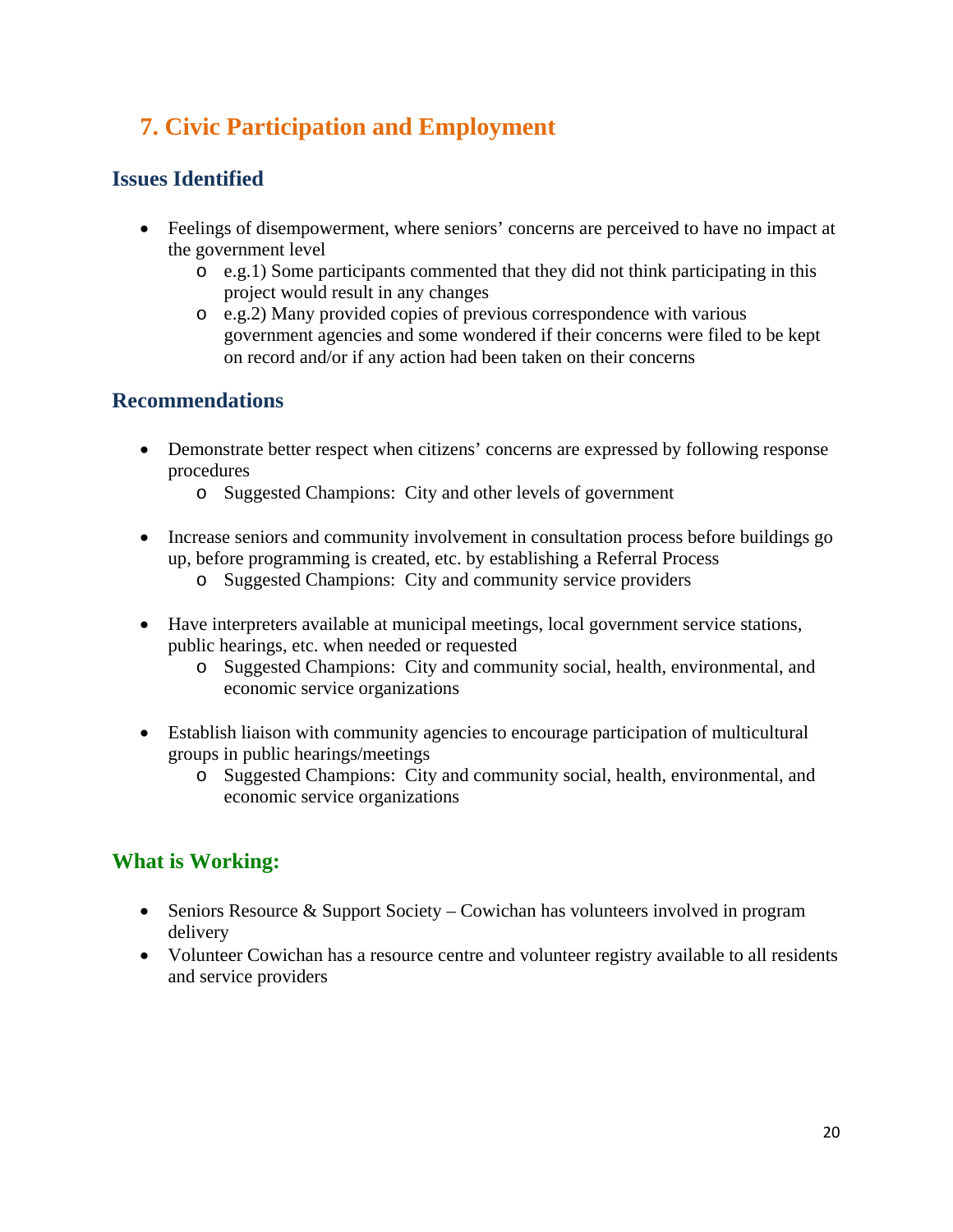# **8. Community Support and Health Services**

# **Issues Identified**

- Need to have more seniors helping each other, sharing the caring; more grassroots support and communication within neighbourhoods
- Desire to have access to people and services in various languages and cultures, eg. Cantonese
- Need for better education regarding self-help/ preventative healthcare
- Need for more affordable health supplies, such as life-sustaining equipment, eyeglasses, dentures, etc.
- Need information, support and advocacy regarding medication use (example, to guard against over-medicating)

## **Recommendations**

- Work with health sector, in particular VIHA, to ensure an adequate level and type of care, and improved accessibility to services , assuring that services for seniors remain a priority – put seniors' health issues on the CCHN
	- o Suggested Champions: City
- Coordinate services across agencies and organizations, including governments, schools, recreation programs
	- o Suggested Champions: SPC and CCHN
- Encourage ongoing voluntary program evaluation and development of community services by those to whom service is geared and/or provided
	- o Suggested Champions: SPC and CCHN
- Explore the idea of a health co-op, such as Cool Aid in Victoria o Suggested Champions: SPC, CCHN, and seniors organizations
- Encourage "community kitchens" for seniors which provide both socializing and nutrition information sharing opportunities
	- o Suggested Champions: Community Kitchens Program, VIHA, CCHN, and seniors organization
- Promote use of the food purchasing co-op at the Cowichan Independent Living Resource Centre, where you can purchase food, etc. in small quantities
	- o Suggested Champions: SPC, CCCHN, and all social and health service providers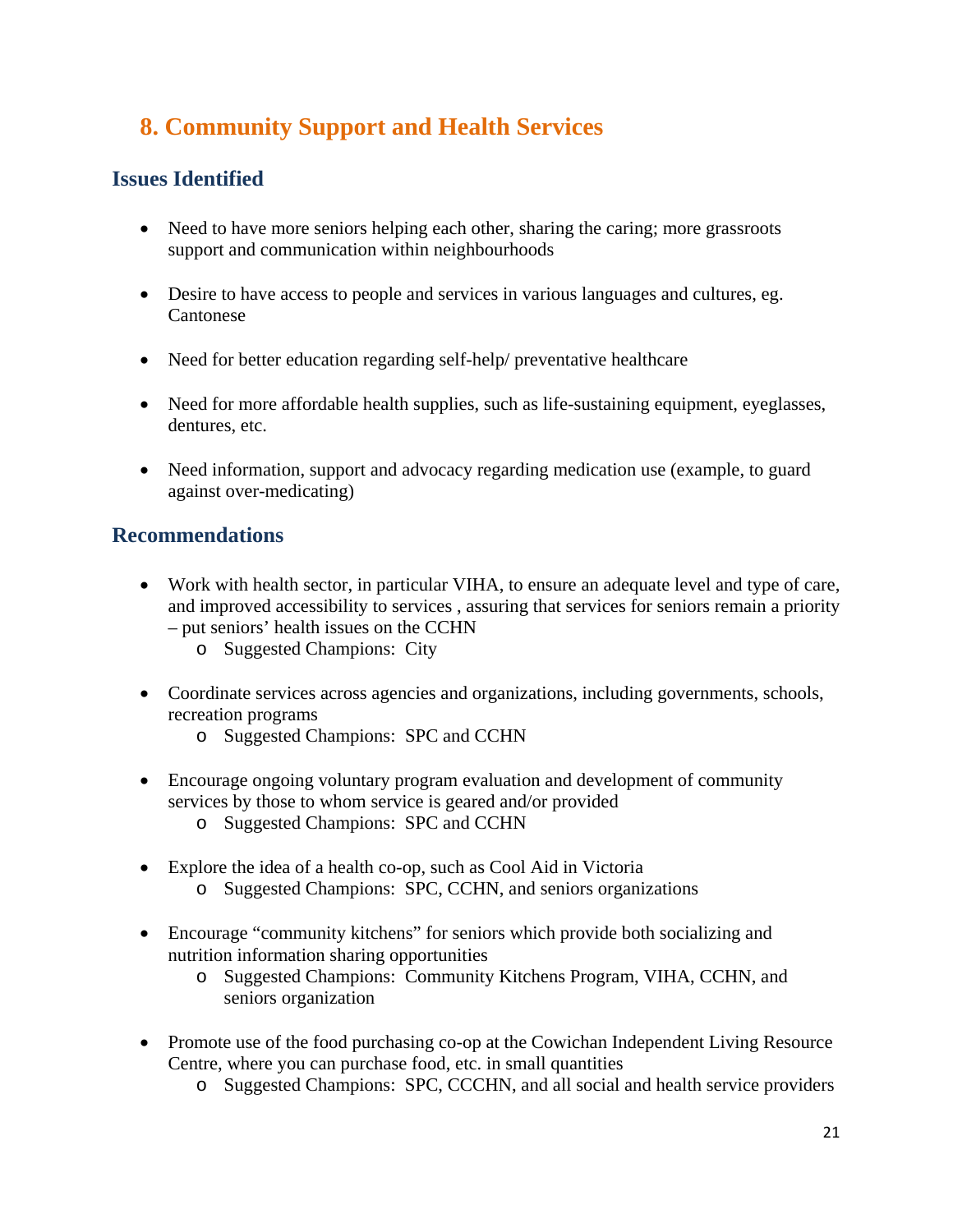- Seniors Resource & Support Society- Cowichan provides a number of free services for seniors living under a specified income (for example, food, tax preparation, information & advocacy, internet access, newsletter, and shopping services)
- Social Planning Cowichan: Status of the Community Report 2010 provides updated information on services and organizations in the Cowichan Region as well as updated statistical data
- Volunteer Cowichan: Community Services Directory provides on-line information on a wide range of services within the Cowichan Region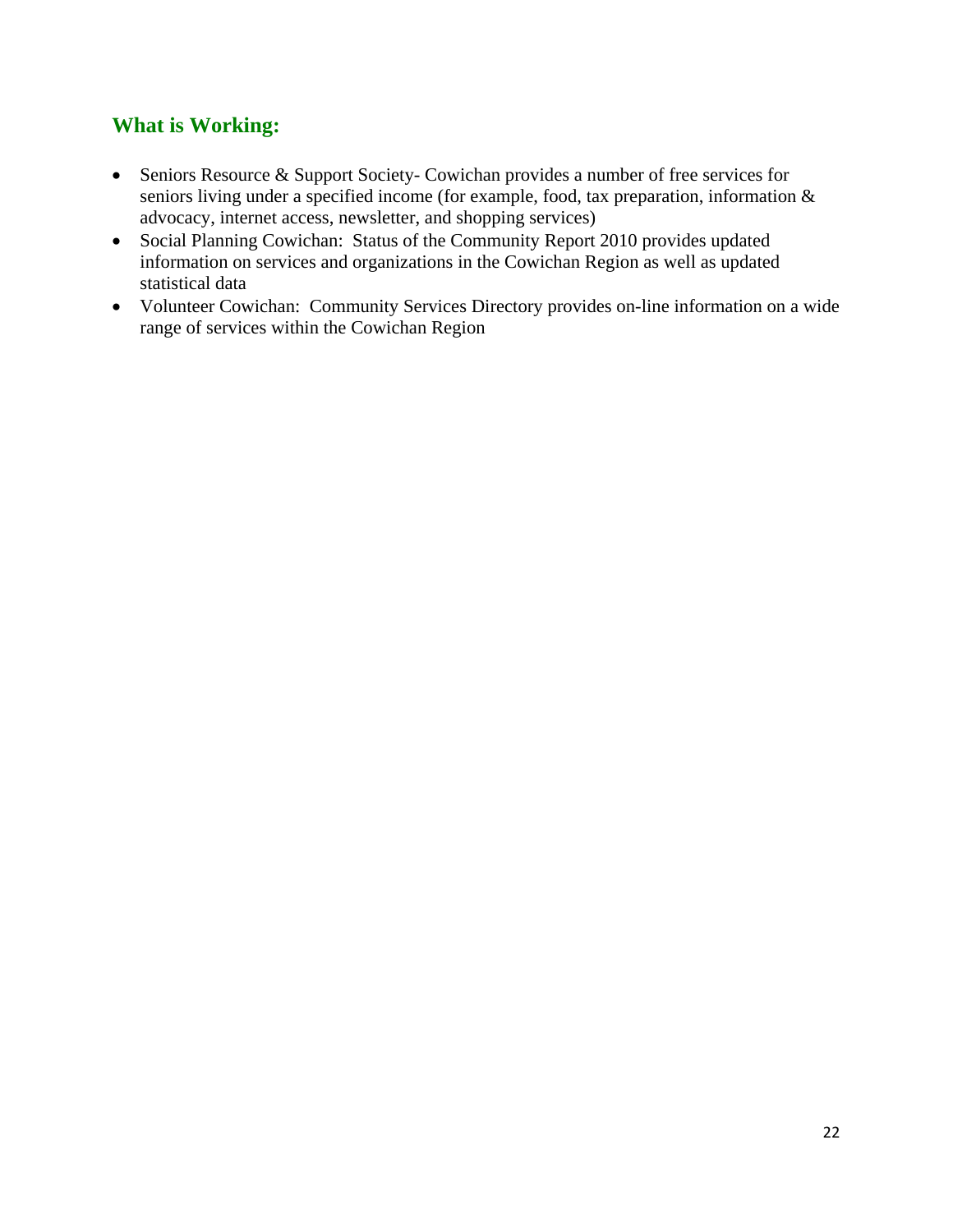# **Next Steps: Duncan 2010-2011**

The City of Duncan values the voices of our seniors and has committed to incorporate their experiences and ideas into strategic planning. Further, although some of the issue and recommendations are beyond the scope of municipal jurisdiction, we encourage community agencies, businesses, and other organizations to engage seniors directly in their planning and proposals as well.

# **Action Items Arising from Community Engagement:**

- The Mayor of Duncan will bring this report to the Transit Committee of the CVRD with the request that all jurisdictions review the concerns and ideas compiled through this project. Specifically, because of the geography of the region, that the Transit Committee consider becoming a *Transportation Committee*. Such a change could streamline cross jurisdictional responsibility challenges and could help mitigate 'competing' modes of transportation that currently present challenges to people's ability to move safely and affordably within the Cowichan Region.
- The Mayor participates in the Cowichan Communities Health Network and will raise the issues and recommendations compiled through this project.
- City staff will assess how the issues and recommendations from this community engagement process can be incorporated into the City's Operations and Strategic Plan.
- The City of Duncan will direct staff to research and report back to council on the feasibility of establishing a Referral Policy for Re-zoning and Development Variance Permits so that seniors' perspectives are included in applications.
- A volunteer committee (from this advisory group) was struck on June  $30<sup>th</sup> 2010$  to assist the City in implementation of these goals. The committee will report to Council on a quarterly basis with progress reports on the status of the recommendations contained within this report. Because the members of this volunteer committee are also involved in other groups and services, they will continue to carry the information gathered through these seniors' voices to other relevant services providers and jurisdictions.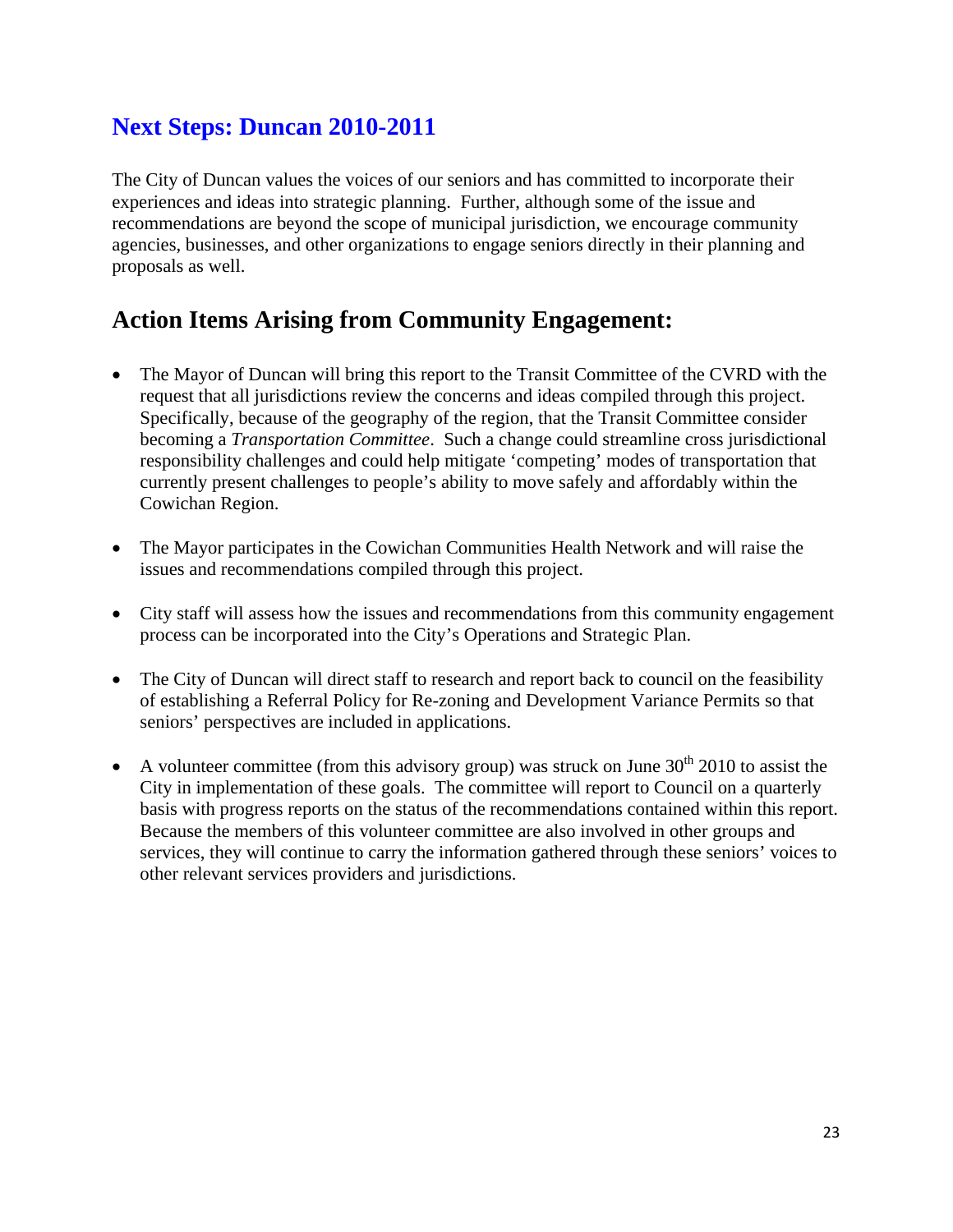# **Resources accessed for this project**

City of Duncan www.duncan.ca

British Columbia Ministry of Health www.gov.bc.ca/health

British Columbia Seniors Information Web site www.**seniorsbc**.ca

Public Health Agency of Canada, Division of Aging and Seniors www.phac-aspc.gc.ca/seniors-aines/index.htm

World Health Organization www.who.int/ageing/projects/age\_friendly\_cities/en/index.html

University of Victoria's Centre on Aging www.coag.uvic.ca

# **Supporting and Related Documents**

Duncan Official Community Plan, 2007 http://www.duncan.ca/pdf/Bylaw%202030%20OCP%20to%20Nov%2013,%202007.pdf

Cowichan Safety Lens: included as Appendix 9 in Duncan OCP Review 2007 http://www.duncan.ca/pdf/Bylaw%202030%20OCP%20to%20Nov%2013,%202007.pdf

WHO Checklist of Essential Features of Age-friendly Cities http://www.who.int/ageing/publications/Age\_friendly\_cities\_checklist.pdf

Duncan Seniors Safety Age-Friendly Safety Project, OCP Recommendations: Feedback from Seniors April-May 2010 (Summary of Findings from mini-focus Discussions presented to Duncan City Council Committee of the Whole July  $5<sup>th</sup> 2010$ )

City of Duncan Age-Friendly Seniors Project: Eight Areas of Focus to be Age-Friendly, May 2010 (Summary of Findings from mini-focus Discussions presented to Duncan City Council Committee of the Whole July  $5<sup>th</sup> 2010$ )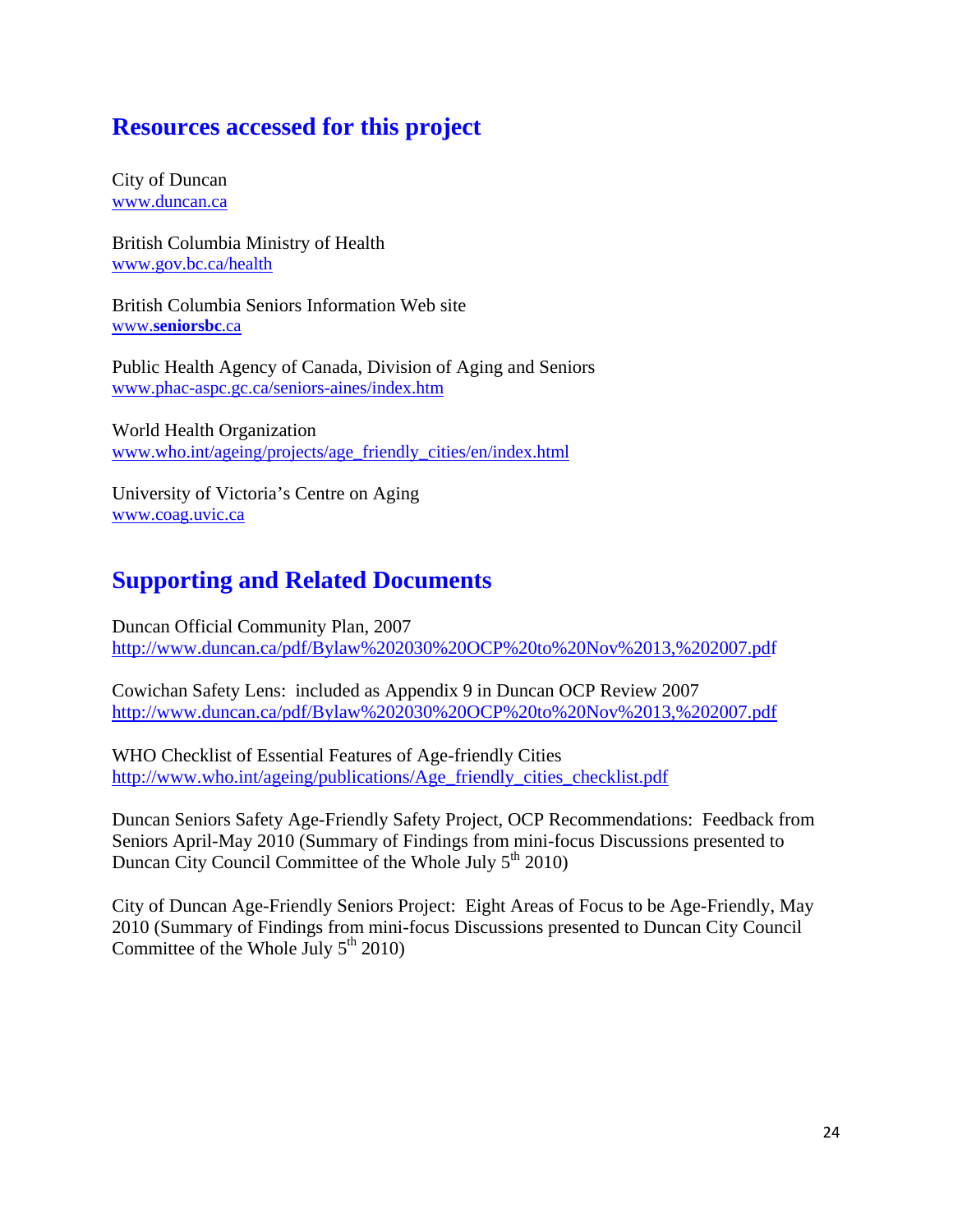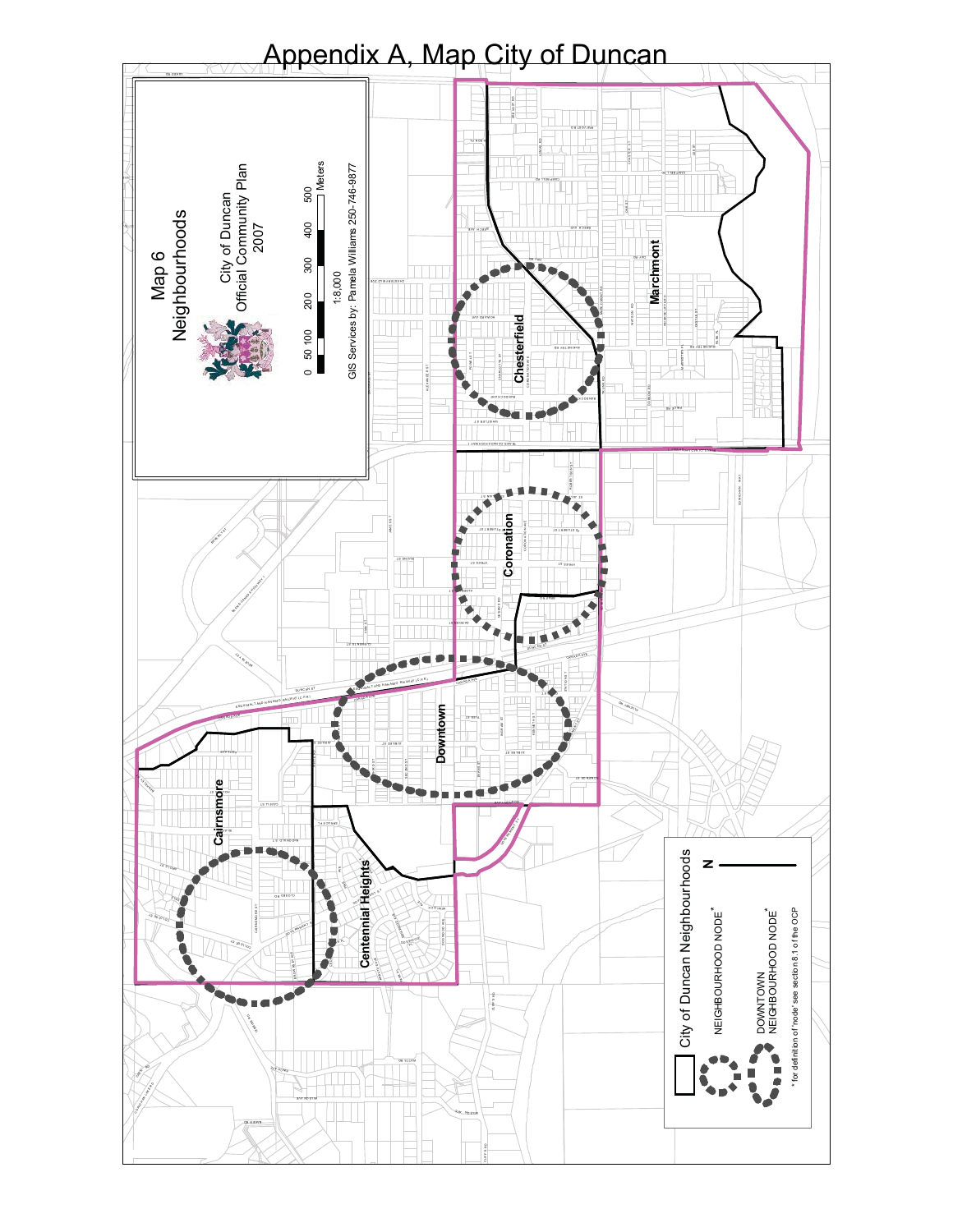# **SENIORS' VOICES**

Appendix B of the Report: *City of Duncan Age-friendly Seniors Safety Project*

> This Report is respectfully submitted by Pam Alcorn Project Facilitator July 2010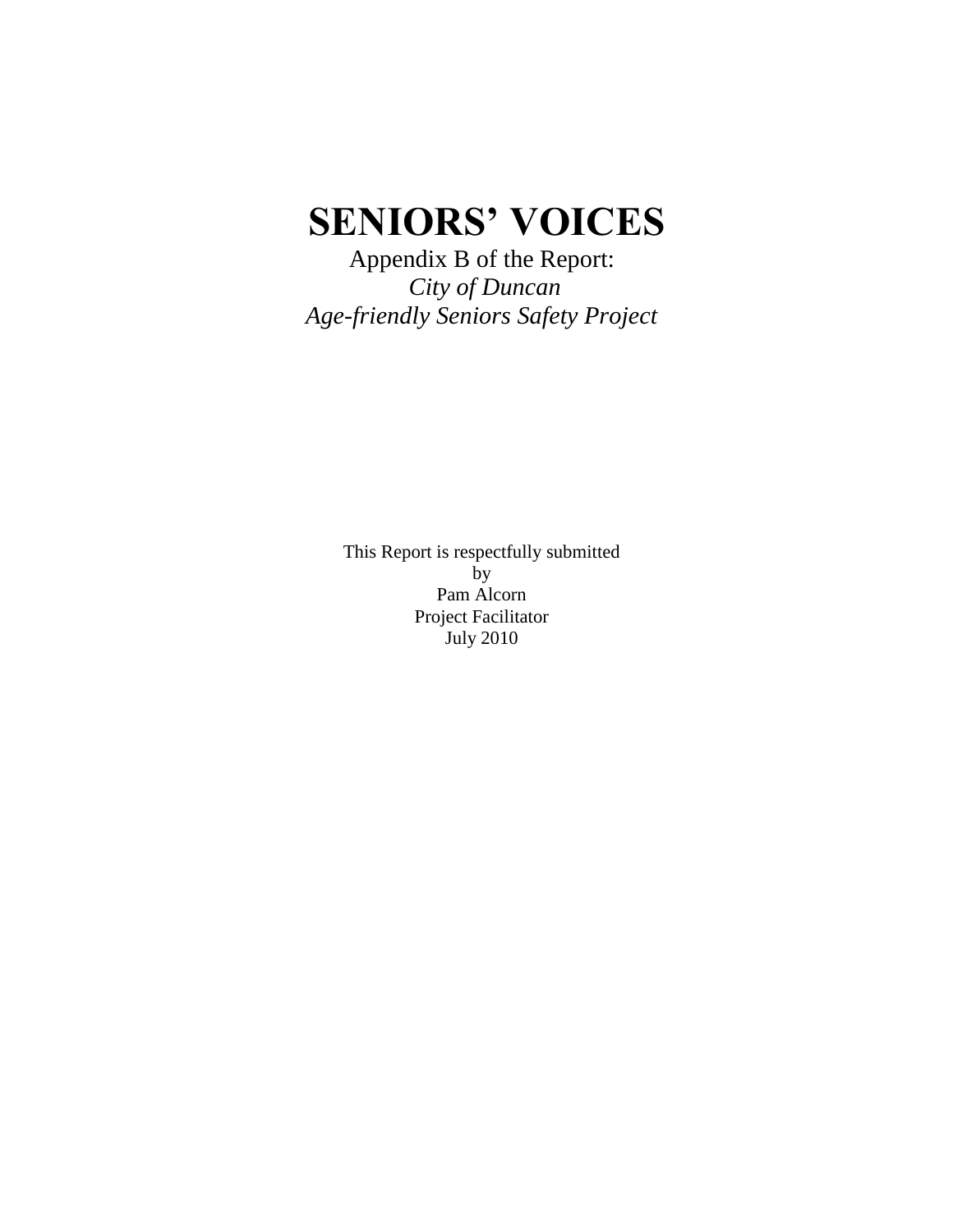#### Seniors Voices

#### **Introduction**

This document is intended to complement the Report, *City of Duncan Age-friendly Seniors Safety Project* produced in July 2010 (included as Appendix C of that report). The City of Duncan embarked on this project to get seniors*'* direct input regarding 9 recommendations from the 2007 OCP review. In carrying out this project, a Seniors" Safety Advisory Team was struck comprised of representatives and individuals who could work with or are members of specific community groups. This team, with the assistance of the BC Age-Friendly Implementation Team, compiled the responses from 10 questions that were created to obtain feedback related to the OCP recommendations and the age-friendly community model (see Introduction of *City of Duncan Age- friendly Seniors Safety Project).*

In meeting with the various groups of seniors during the months of April and May 2010, the depth of answers made it clear that those who answered the call to consult had given considerable thought, time, and energy into sharing their information, knowledge, and experiences. For these reasons, this document contains the voices of the seniors in point form that were used to inform the Recommendations contained in the main document. It is the hope of those who worked on this project that these seniors" voices will continue to carry to various audiences including: the general public, policy makers, elected officials at all levels of government, as well as community organizations and members of the business community.

#### Structure of this report:

The first section, *Questions for Seniors/Elders* presents seniors responses during minifocus groups that were held with:

- Cowichan Chinese Canadian Community
- Sherwood and Wedgewood Houses
- The Meadows
- Kiwanis Village and its neighbours
- Duncan Manor had been planned however that session had to be cancelled due to flu of residents.
- Similarly, initial outreach was made to Cowichan Indo-Canadian Community however that was also cancelled due to illness.

Drop-in sessions were also held at:

- Seniors Resources and Support Society
- Cowichan Valley Seniors Centre
- Volunteer Cowichan.

The discussions were guided by a set of 10 questions. Because so many of the issues, ideas and recommendations fell within the 8 areas of focus to create an agefriendly community, the second section, *Relating the 10 Questions to the 8 components of an Age-Friendly Community,* provides more detailed responses to those areas, especially in the area of transportation and mobility.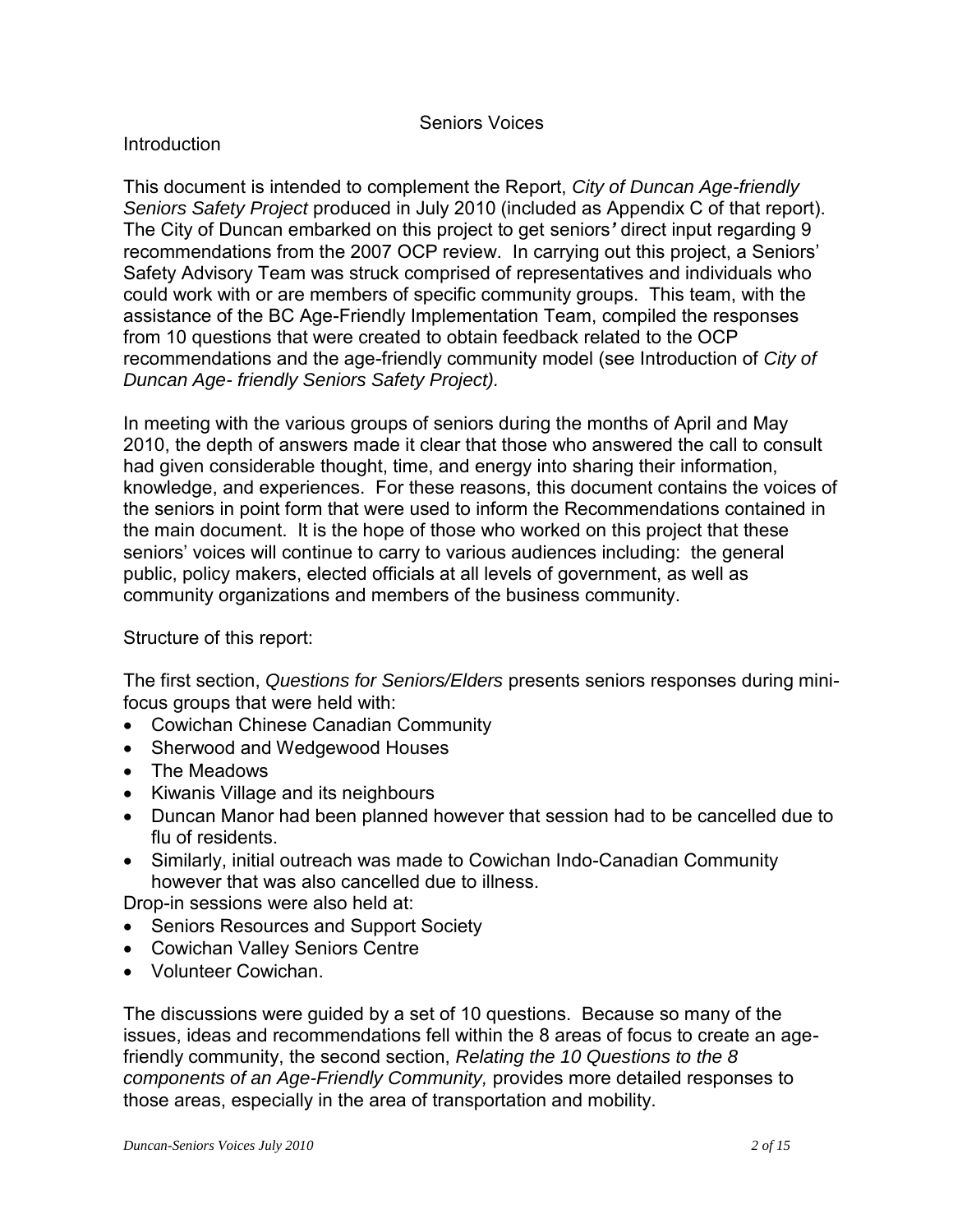### **Questions for Seniors / Elders**

**1. Do you feel there are spaces or places within the City of Duncan as a whole that you find are friendly, welcoming, and safe to be in or that are NOT friendly, welcoming, and safe? This could be places in the downtown core (business section) or in specific neighbourhoods.** 

#### **What like: DOWNTOWN:**

- Shopping in town, feels that "everyone knows her name**'**; merchants are friendly
- Sidewalks okay for walkers with slopes; appreciate the improvements seeing
- Feels safe during day (except when people ask for money and yet others fine with) o Most places friendly, hospitable, welcoming, senior friendly
- City Square **-** concerts etc., gathering place
- Like cultural opportunities
- Members of the Chinese Canadian community said feel safe and don"t feel threatened by street people

## **CAIRNSMORE**

• Becoming more scooter friendly

#### **What not safe, welcoming, and friendly:**

- Panhandlers, drug use in the train station/CIBC corner and Phoenix area
	- <sup>o</sup> **Note**: many seniors also said that they are not concerned about panhandlers
- post office area- bus stop –swearing & drug use
- $\bullet$  Parking not enough
	- $\circ$  lost spaces during renovations
	- <sup>o</sup> need more handicapped spaces- easier to park at mall
- Sidewalks:
	- <sup>o</sup> bumpy- not good for walkers or scooters-sometimes go on road
	- <sup>o</sup> debris- leaves, ice
	- <sup>o</sup> Government Street is too narrow and hard to see around shrubbery
	- o Need level parts for scooters and walkers and slopes so can enter streets
- Crosswalks- should not have removed the one closest to Wedgewood House
- Heavy doors are difficult to open
- Not enough places to eat after 4:00 pm
- Railing behind Valley Seniors Centre (woman willing to pay if permitted)
- Bikes on sidewalks pose difficulty to pedestrians
- Crosswalks along Government Street: speed limit on Government Street not enforced
- Downtown market hard for some drivers when traffic blocked off
- Too many boutiques (high priced stores)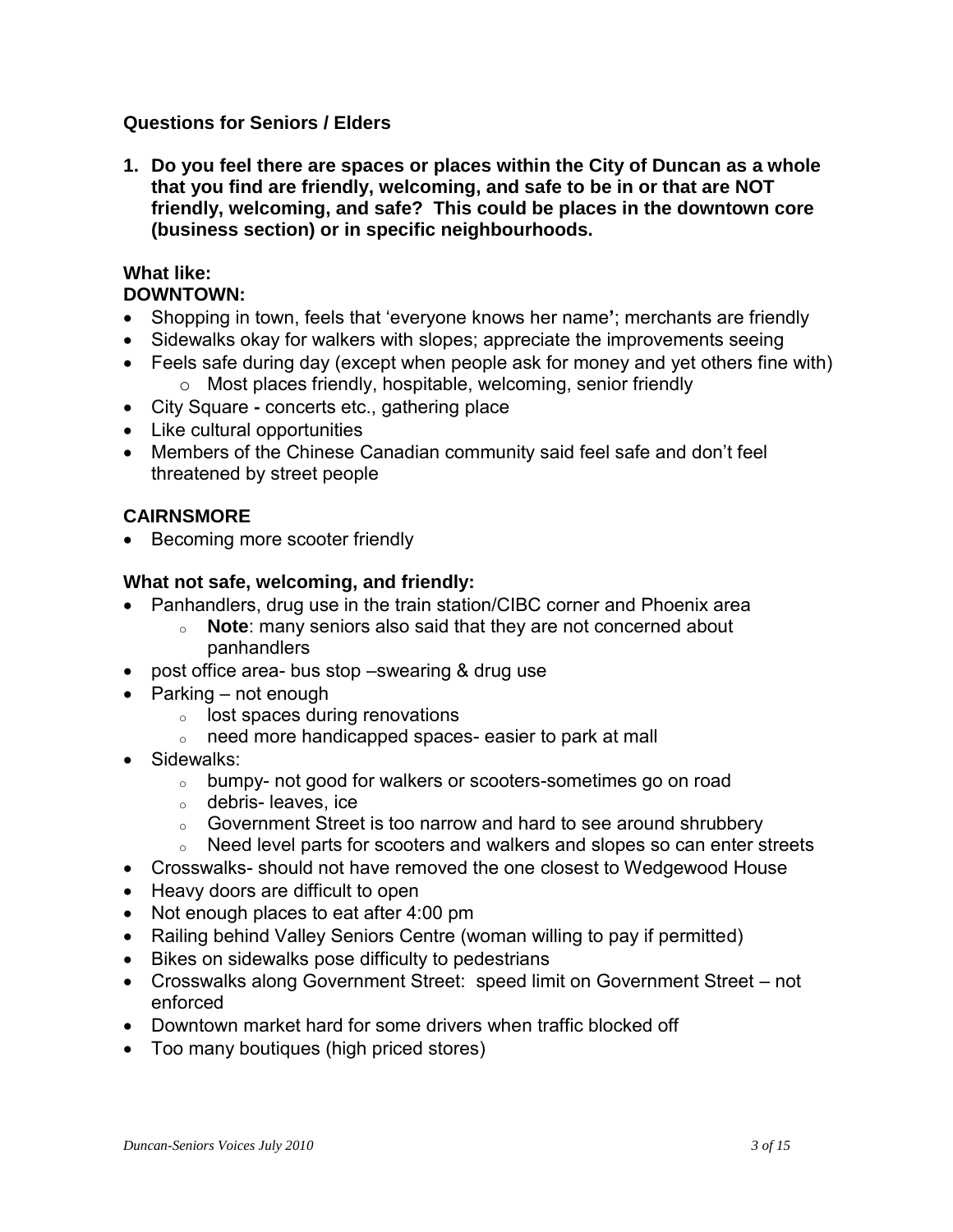## **ISLAND SAVINGS COMMUNITY CENTRE AREA**

- Parking lot often full high school people park there
- Need more handicapped parking spaces

#### **KINSMAN Park:**

- Students congregate day and night drugs and loud talking; seniors feel threatened even when as few as 3 youth together
- RCMP not stopping and seniors want RCMP to stop and walk around the area
- Would like more lighting around Kinsman Park
- Question about putting up a gate
- **2. Do you think there is something that can make downtown Duncan more appealing to you as a senior?**

#### **Outside Spaces:**

- More shaded areas- parks; more benches
- To feel safer downtown at night (although some feel fine)
	- o increased police presence downtown at night –walk the beat- bikes
	- o more stores, restaurants and events downtown at night
- Places to rest and visit:
	- o Benches at a reasonable space; more people; more flowers; more green spaces; protected from wind
- Identification of those (silent, creep up on) on a scooter- safety of riders and others
- Traffic is a barrier for some- maybe one way streets?

#### **Parking**

- More parking most people asked for
- Change to one hour or perhaps two, to allow for more access
- More disabled parking available in downtown

## **Sidewalks**

- Marking where bumps are
- Sidewalks kept clear of debris (snow and leaves)- residents and businesses o enforce by-laws

#### **Crosswalks and intersections:**

- More crosswalks (especially along Government Street & Trunk Road)
- Sloped corners at sidewalks intersections
- Get poles out of crossings of sidewalks
- More ramps by Joe's Tire on Government Street
- Guy wires on poles in crossings difficult to see, navigate
- More prominent white markings on crosswalks

## **Businesses and Services**

- Doors that open easily and/or buttons to open
- More cafes or coffee houses (not Starbucks) open Evenings and Sundays
- Map of downtown at train station showing where businesses are (like in malls)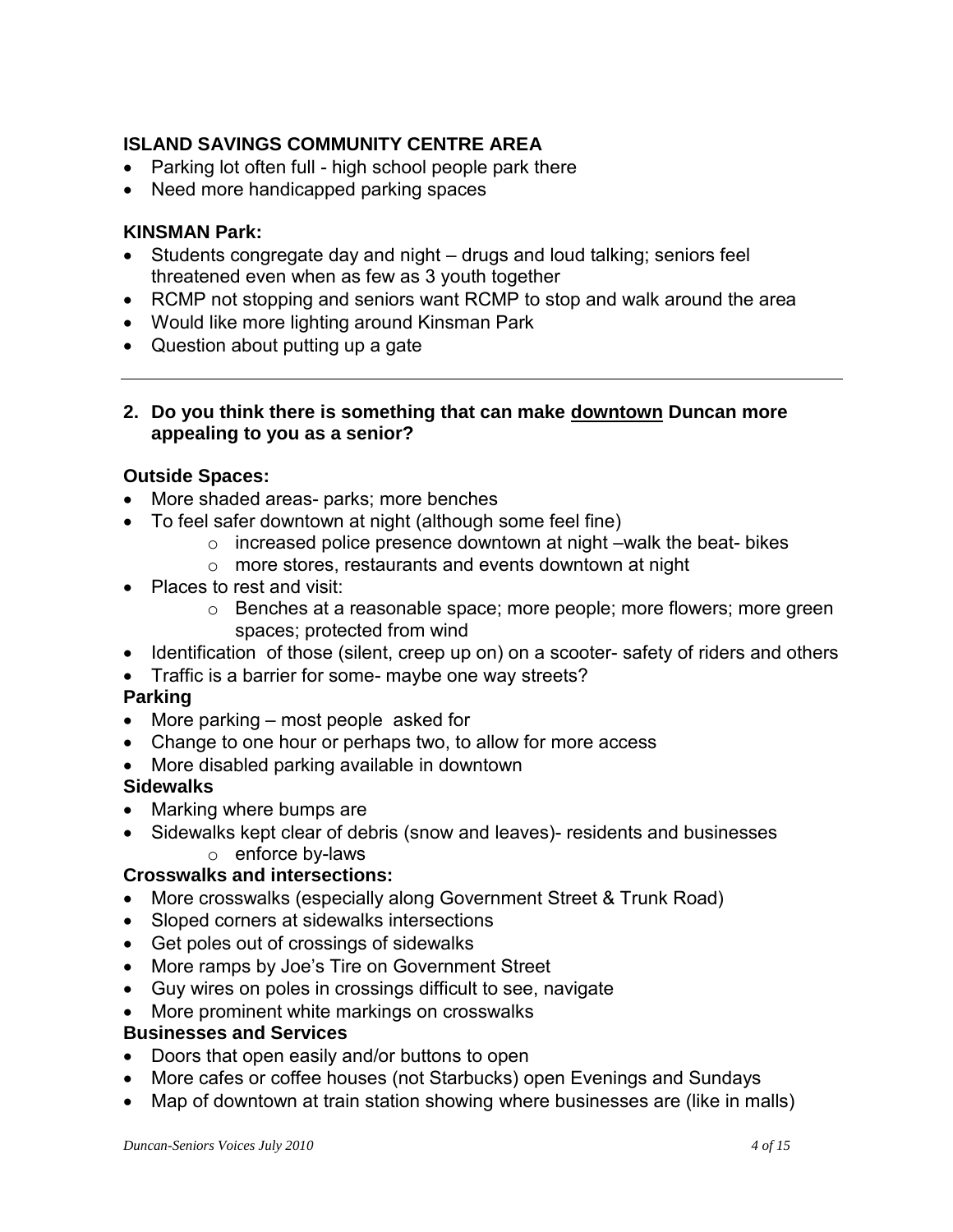- Store to buy groceries
- More attractions than banks for seniors
- More places to have inexpensive meals (fixed incomes) and inexpensive items
- More public washrooms, more seating washrooms often locked at train station
- Get rid of rude and abusive people
- Have greeters at door

### **Transportation Options and Mobility**

- Better transit with shelters at bus stops to get to downtown
	- o Maple Bay to Duncan- one bus removed & would like it returned
- Members of Chinese Canadian Community said are afraid of taking bus, so mostly shop in perimeter of city core
- **3. Would you like more involvement with community organizations or groups** (for example children, youth, other seniors)
- Majority of the people we talked with said they had enough going on in their lives o Many live in seniors residences
- Some always want more
- Some would like children's groups to visit
- Some said good to go to Valley Seniors, Seniors Resources and Support Services, and Island Savings Community Centre
- Some would like to be more involved but mobility and transportation makes it hard, and some want to be independent- HandyDart is good
	- $\circ$  Transportation too costly in addition to costs of activities and with limited incomes for so many seniors
- Need more options and need help with gas to participate
- More options for physical activities for some: swimming pool too expensive
- Good to have delivery of groceries
- Be good to discuss this question further with other seniors
- More public education about accessibility barriers for organizations and public for example, about white canes
- Need to have easier walking options
- Shared use of facilities should be possible if available. Schools, for example, are public facilities and should/could be used for community activities as well
- Members of the Chinese Canadian community said would participate more if they had access to people who speak their language, including exercise and other forms of recreation
- Some would like "buddy system" linking generations
	- o junior/senior school student, to develop understanding/respect, perhaps assist with spring/fall chores…outside window washing? Snow removal? And, concern expressed not to exploit helpers
- Members of Chinese Canadian Community said that they liked being asked directly for their input into this project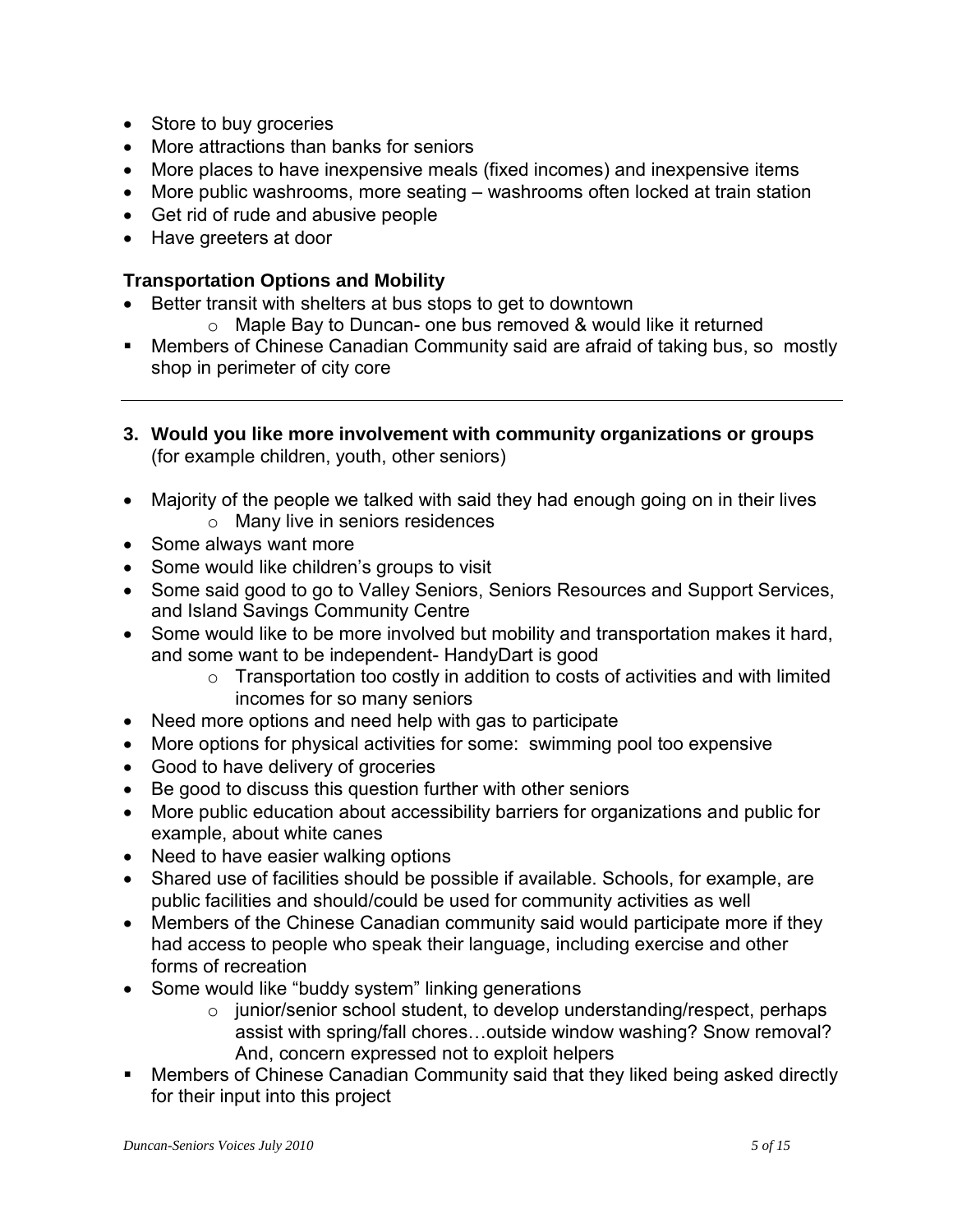## 4. **Do you want more opportunities to spend time with youth?**

- Some people said they had had enough time with youth throughout their lives and were interested in spending time with other seniors right now and their own grandchildren
- Some said not interested because feel youth's behaviour disrespectful; others said would welcome if youth wanted to interact with seniors
	- <sup>o</sup> Would like to pass on knowledge and history
- Seniors living in residences particularly liked the idea:
	- $\circ$  Young people from day care come at Halloween for  $\frac{1}{2}$  hour-nice
	- <sup>o</sup> School choirs come to residence- develop their talent (practice) and learn to communicate with seniors and seniors learn to communicate with young
	- $\degree$  "Our attitudes make a big difference to relationships with youth"
		- Powell River does this and it increases awareness and appreciation of what people been through and seniors feel like they are participating in community
- Members of the Chinese Canadian Community do have gatherings with youth
- **5. Would you like to see a centre downtown that is multi-purpose, for example for seniors, youth, families, children, people with diverse lives, backgrounds, and abilities?**
- This question received a 50-50 split of *yes* and *no* with those living in independent living residences mostly saying no
- Some said good if strong leadership organized and good people skills; various cultural activities and art exhibitions
	- o Something more inclusive of different cultures that "feels" more inclusive
	- $\circ$  Open in the evenings
	- o "place where everyone can go and feel welcome" no matter the background- income, culture, ethnicity
	- o maybe connected with House of Friendship and/or Intercultural Society
	- o One woman who could hardly speak said that having an indoor multipurpose space would be good for her because she cannot move around and this way she could watch activity
- Library downtown
- Some feel they already have the community centre; we don't need to spend more money on this *-* put it toward affordable housing
- If thinking of including youth, ask young people
- We have good centre with downtown square
	- <sup>o</sup> Some thought walking groups would be good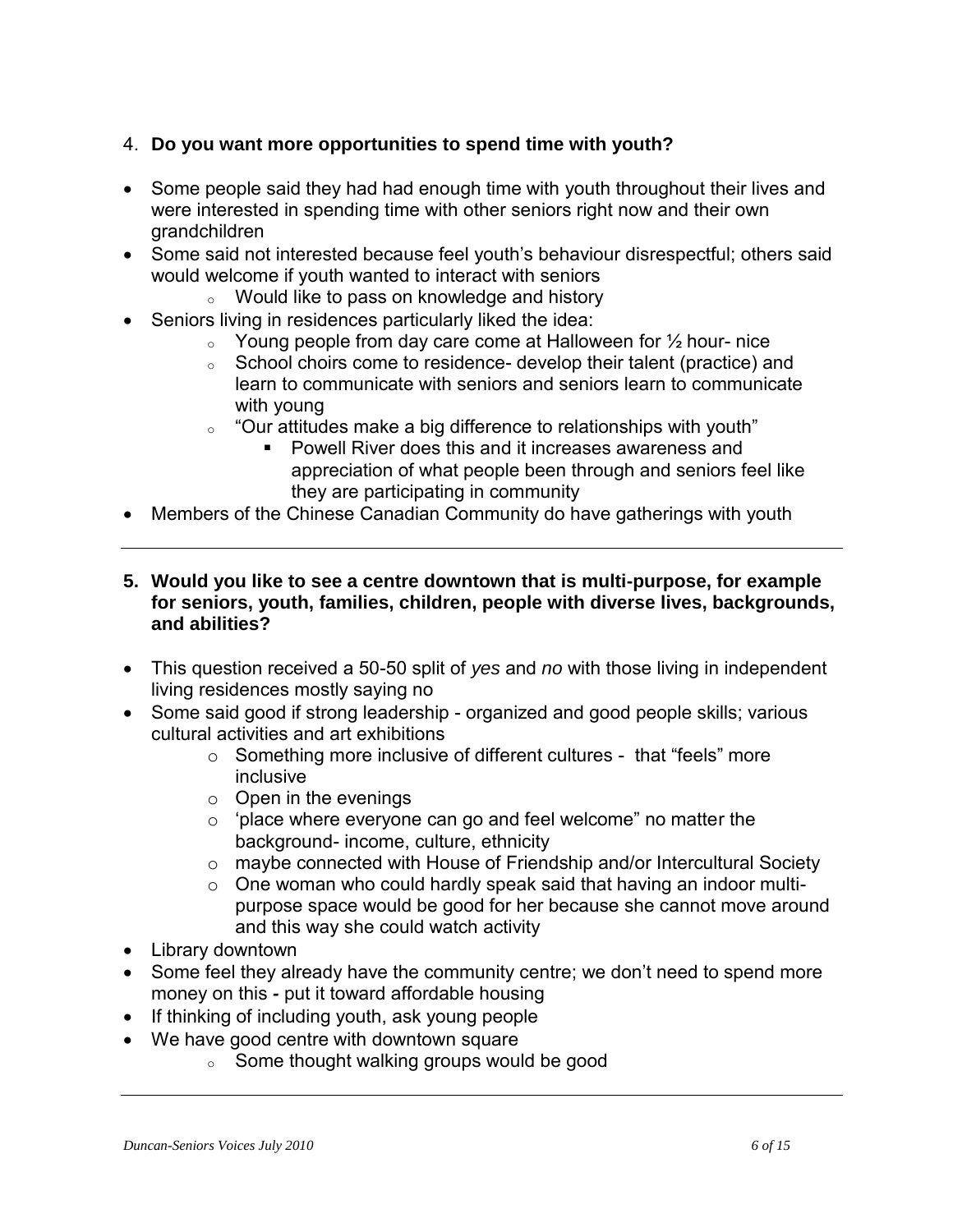## **HOUSING QUESTIONS**

- **6. What type of home or housing do you live in (rent, own, or facility)?**
- Of those who answered this question, more people rent (31%); 18.9 % own; and 21 % live in semi-independent facility
- **7. What kind of housing do you see as a priority for seniors in Duncan, for example,** 
	- a. More care facilities,
	- b. More home support
	- c. More assisted living facilities (for example, semi-independent) Affordable (please give estimate of affordable)
	- d. Housing that allows for physical movement (example, wheelchair level kitchens and bathrooms)

**Care Facilities:** (this received the most responses and strongest reactions)

- Cowichan Lodge was good, new place is not because of highway and concrete; need facilities "like Cowichan Lodge"
- Change institutions: need more grassroots and response to residents' wants and needs; good to see more seniors helping seniors if they can and want to (both ways, not mandatory)
- Multi-level care so that can go into independent and then have more services available as need them (participant referred to Cowichan Lodge as example, "We need the lodge" that was followed by round of applause)
- More access to people and services in various languages and cultures, eg. Cantonese

**Home Support**: (moved to next section)

## **Affordable Housing**: (of all types)

- More affordable facilities
	- $\circ$  "On \$1,000 a month, what is reasonable? Not much. No one is going to rent a small apartment for \$300.00"
- **More like Duncan Manor**
- **More residences like Kiwanis Village, well kept and clean, however, with 24/7** manager in place, however concern re how long it is taking for burned out residents to return to Village
	- o more subsidized housing
- **Housing where small pets be allowed**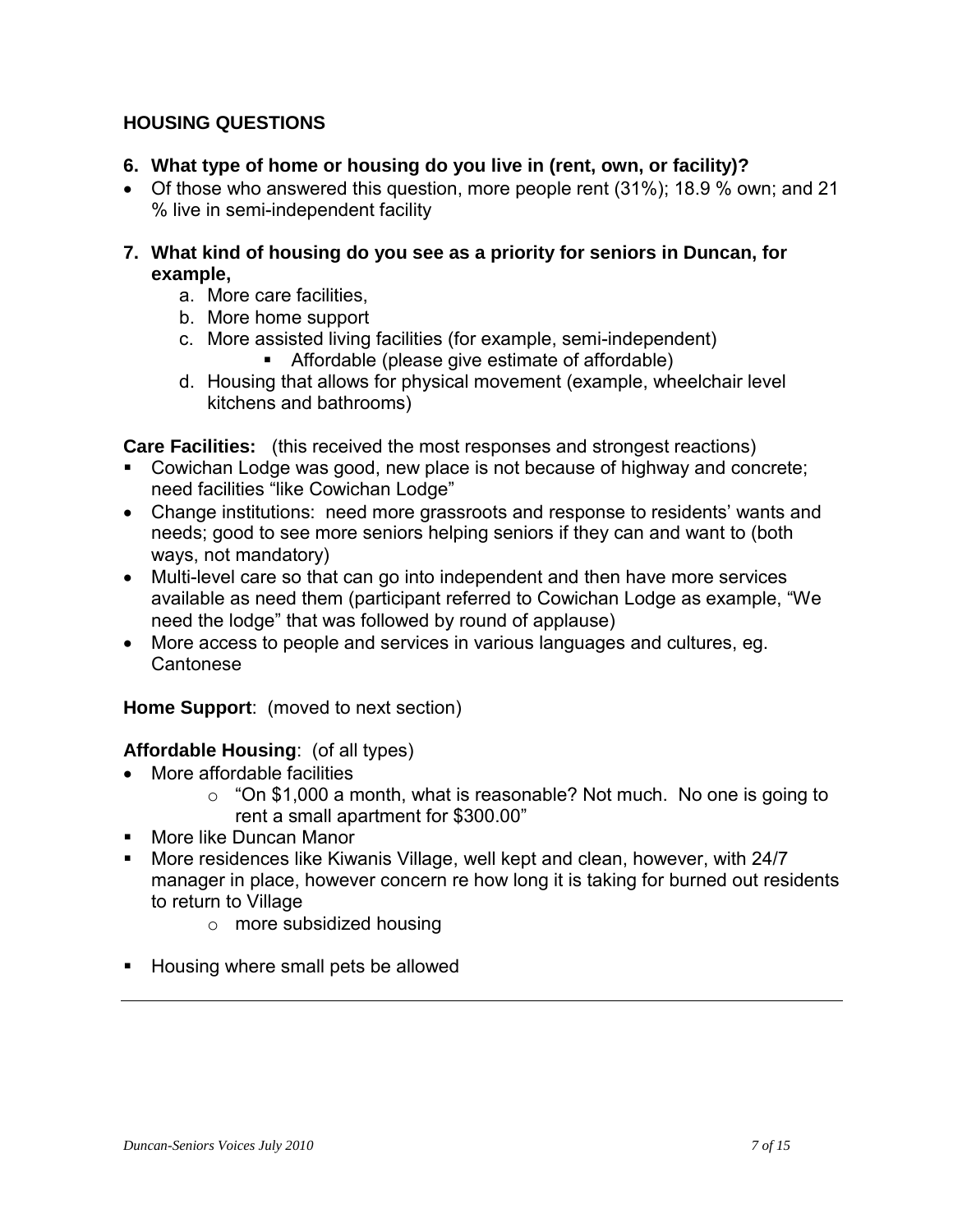**8. What services, designs, and locations do you think are important for creating housing for seniors?**

### **SERVICES**

- More options like meals
- Regular care givers
	- need affordable, accessible, secure, safe, access to transportation
- Services: help with cleaning & cooking
- Security- no ground floor living; underground secure parking
- More HandyDart and taxi vouchers
- Communication within neighbourhood

### **DESIGNS**

### **Physical Movement**

- **Width of doors and height of counters**
- One floor single living with home support
- **Housing that allows for wheelchair level kitchens and bathrooms**
- Need Wheel chair accessible housing
- **Enough space to comfortably and safely move around (assistive devices)**

### **Environmental Designs:**

- Quiet, smaller and cheaper for people in between- 900 sq ft
- **Smaller buildings fewer units**
- Green spaces
- Accessibility, social areas, dining services, shuttle services
- Full kitchens, in-suite laundry, elevator,  $2^{nd}$  bedroom or study area (relatives)
- Reasonable amount of living space: 800-9000 sq ft not 400 sqft
- Excellent lighting, useable bathroom; toilets allow space for support unit; chair lifts in houses; reasonable amount of storage space, wider doorways
- Large communal area community kitchen?
- Green buildings solar energy, homes made from hay bales or packed earth or bamboo floors, sound proofing, energy efficient appliances; composting toilets; water saver showers, garden space
- More semi-independent housing and rent geared to income: company when want it but independent to live
- Bachelor pad *-* ground floor
- Very expensive accommodation is available but more affordable accommodation is necessary
- Meal options prepare own and have dining room service
- Multi-purpose space *-* dining, games, entertainment, party space
- In house shoppers for milk (in semi-independent residences)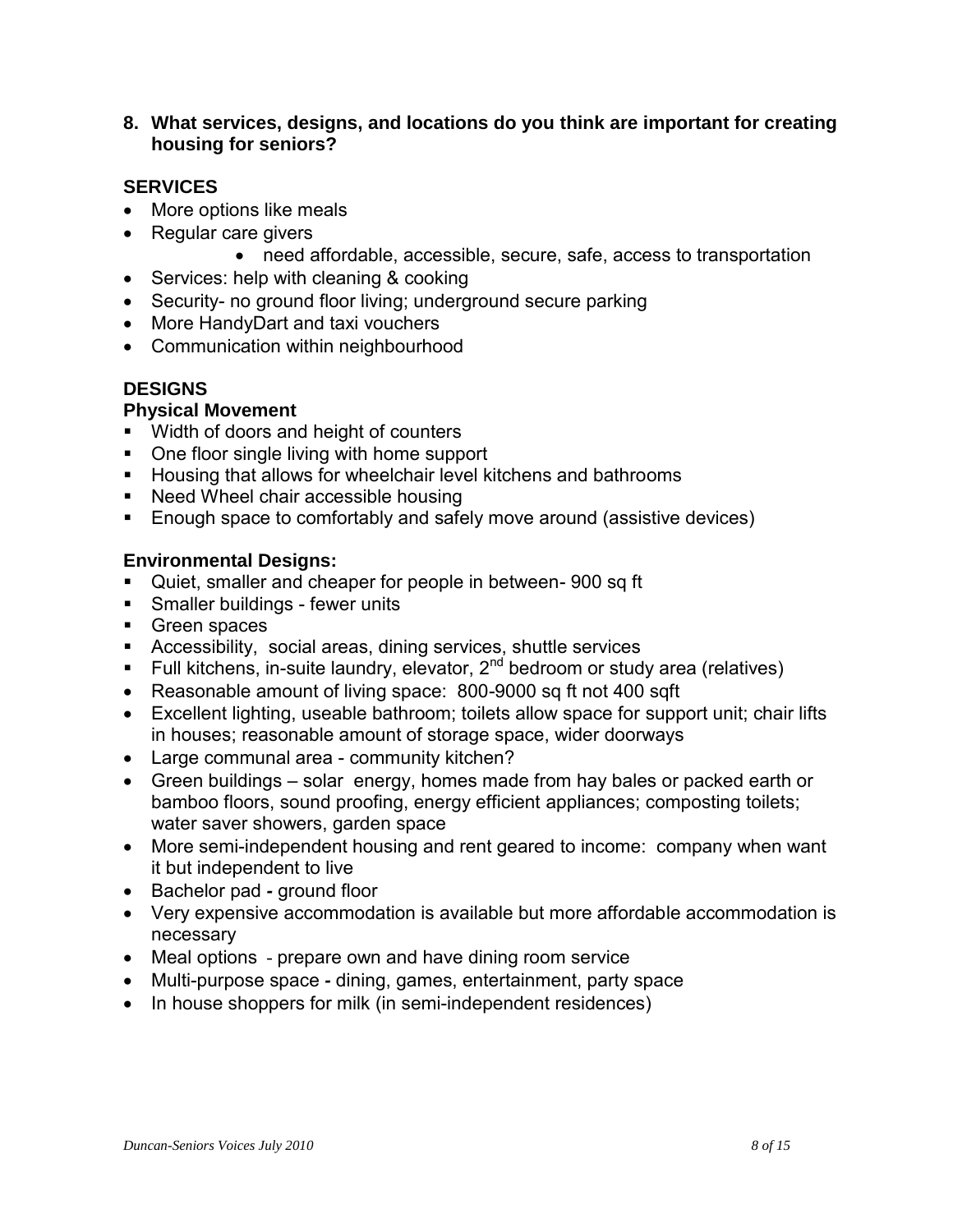## **LOCATION**

- **Easy access to stores (groceries), doctors' offices, pharmacies, dentist, physio**therapists, salons, post office, banks, etc.
	- within walking distance,
- **Quiet, green with small creek, water**
- Park-like setting (not between two gas stations)
- More places to go after 4:00 pm
- Less traffic noise; not fancy but comfortable; controlled traffic
- Old Cowichan Lodge is an ideal spot for a care facility
- Location *-* access to transit options
- Near Valley Seniors Organization where can have lunch, play card games, bingo, join activities, obtain free food to take home or for donation
- Close to grocery store
- **9. Are there changes you need made in your own home that would make it more likely for you to age in your home?**
- Wider doorways; ramp; railings
- Bathroom needs adjustments; security bars, bath toilet; shower seats
- Motion sensors
- Smoke alarm on wall
- Affordable (SAFER program not enough) to have physical needs to live independently
- Roof repairs
- One level living and entry
- $\bullet$  Home security renters at risk of forced moving
- Bathroom safety bars; bath toilet; wider doorways for wheel chairs; shower seats
- Reliable home support
- More awareness among builders of needs of seniors
- Volunteer seniors drivers who bring people to appointments
	- o Network of retired seniors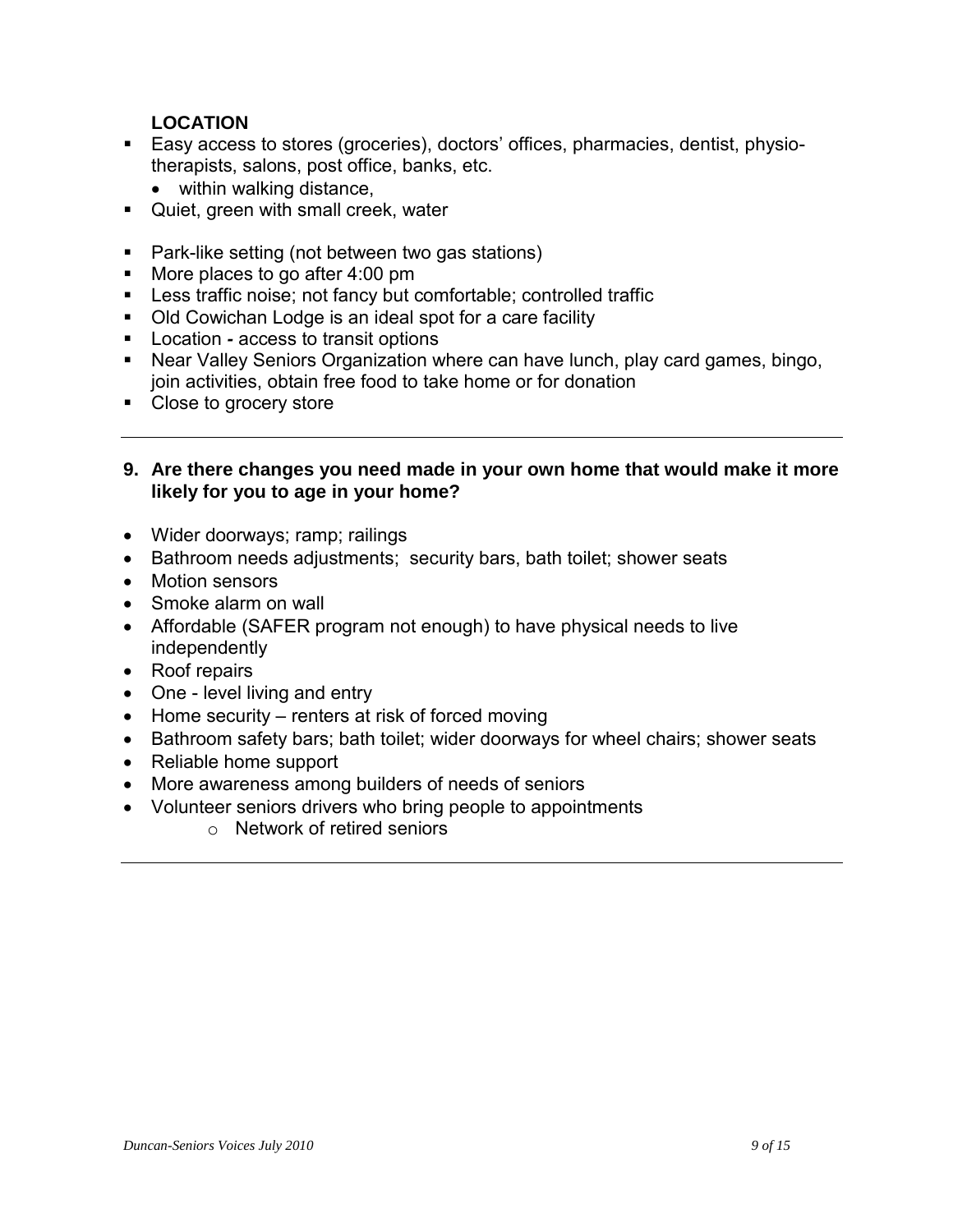### **10.Are there services that would make it more likely that you can remain in your home while you age?**

Responses have been categorized: home care, home support, transportation. The underlying themes are affordability and quality of care and services, and adequate income

## **Home Care**

- Affordable and adequate home care
- More complete VIHA home support services. "help with washing the floor, shopping, cooking when ill, etc.,
	- $\circ$  help from consistent workers who don't need to be 'shown the ropes' each visit, who come when expected (or notify when unable).
- Home Support Services could use money more wisely by scheduling more consistent workers, etc.
- Many commented that consistent and reliable care is only available in institutions, where independence is lost
	- $\circ$  assisted living and home care needs to improve and be more affordable

## **Home Support**

- Help with home maintenance; risk of injury high after 70 years; teens could helpvolunteer groups to help with these things
	- $\circ$  shovelling during winter
	- o someone to help clean monthly *-* home makers
	- o will need help with purchasing groceries because there is no easy bus service to any of the grocery stores, for example, meals on wheels

## **Finances**

- More financial support to access health services, such as physio-therapy coverage of 10 per year not enough
	- o Worried about costs of care *-* as age*,* need more and not sure can afford
- **More financial support to access prescriptions**
- Bigger pension:
	- o Some living on \$1,200 / month and less

## **Transportation**

- More bus services:
	- o (Gibbins Road);
	- o more bus service to Maple Bay on weekends;
	- $\circ$  bus should go all the way to the Bay
- Affordable transportation often stay in after dinner because cumulative cost of going out too high - transportation, cost of event, etc.
	- $\circ$  together increases feelings of isolation, lack of stimulation and boredom

## **Other Comments from couple of seniors**

- More policing (one participant)
- Someone to walk with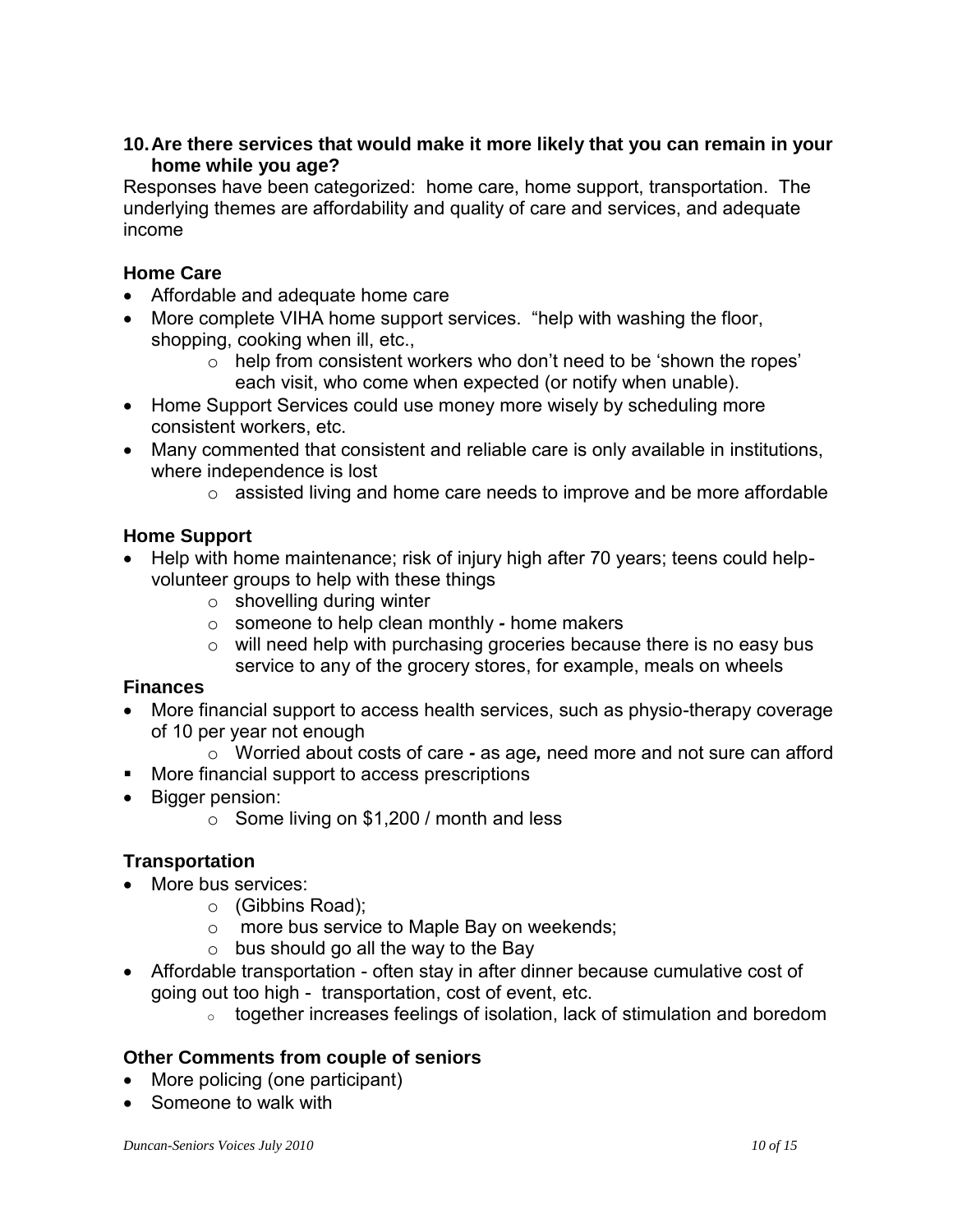### **Relating the 10 Questions to the 8 components of an Age-Friendly Community**

This section contains responses that fit within the 8 Categories to create an Age-Friendly Community that informed the summarized body or Responses within the Report: *City of Duncan Age-Friendly Seniors Safety Project* Report, July 2010

## **1. OUTDOOR SPACES AND BUILDINGS**

- Need sidewalks on part of Beverly
- Need sidewalks on Lewis
- Require way to cross highway overpass or sidewalks on both sides **Parking:**
- Need more dedicated for handicapped at shopping malls and downtown
- Need more behind Valley Seniors

## **2. TRANSPORTATION and MOBILITY**

Transportation largest concern - bus system

- Driver education, for X walks and more generally safe driving practices
- concern that BC is too lenient with driver"s licences
- Concern about the Highway and its busyness mixed with commercial opportunities
- Concern about the possibility of one-way streets (Canada Ave and Duncan Street)

#### **Bus Shelters:**

Need more bus stop enclosures (with benches) in Duncan and adjacent areas

#### **Bus Schedules:**

- Review schedules, especially route #3, Quamichan (several hundred seniors)
- #3 stop on Day street for 3-5 minutes rather than at bus depot for 10-30 minutes
- One woman *-* said good system but could use more buses
- Needs better coordination *-* why did they change the location of where buses connect?
- Bus Station: Confusion and muddle *-* sidewalk narrow; people with luggage for local and regional buses *-* congestion interferes with mobility with walker
- Many would like bus services to be as were before the latest changes in schedule
- **transfers "awful", long waits to connect to needed bus**
- **Very hard to get to Beverly Corners and back in reasonable time**
- **Could a bus stop outside the parking lot? By the Oil Change depot?**
- **Transfers to access downtown a problem**
- Suggest "circle routes" where perhaps, loops might be made twice a day to enable shopping, appointments, etc.
- **Evening service is needed**
- Would like HandyDart services to be more available, accessible for walkers, wheelchairs, help from drivers

#### **Buses:**

• Signs reserving seats for senior & handicapped posted on buses need to be maintained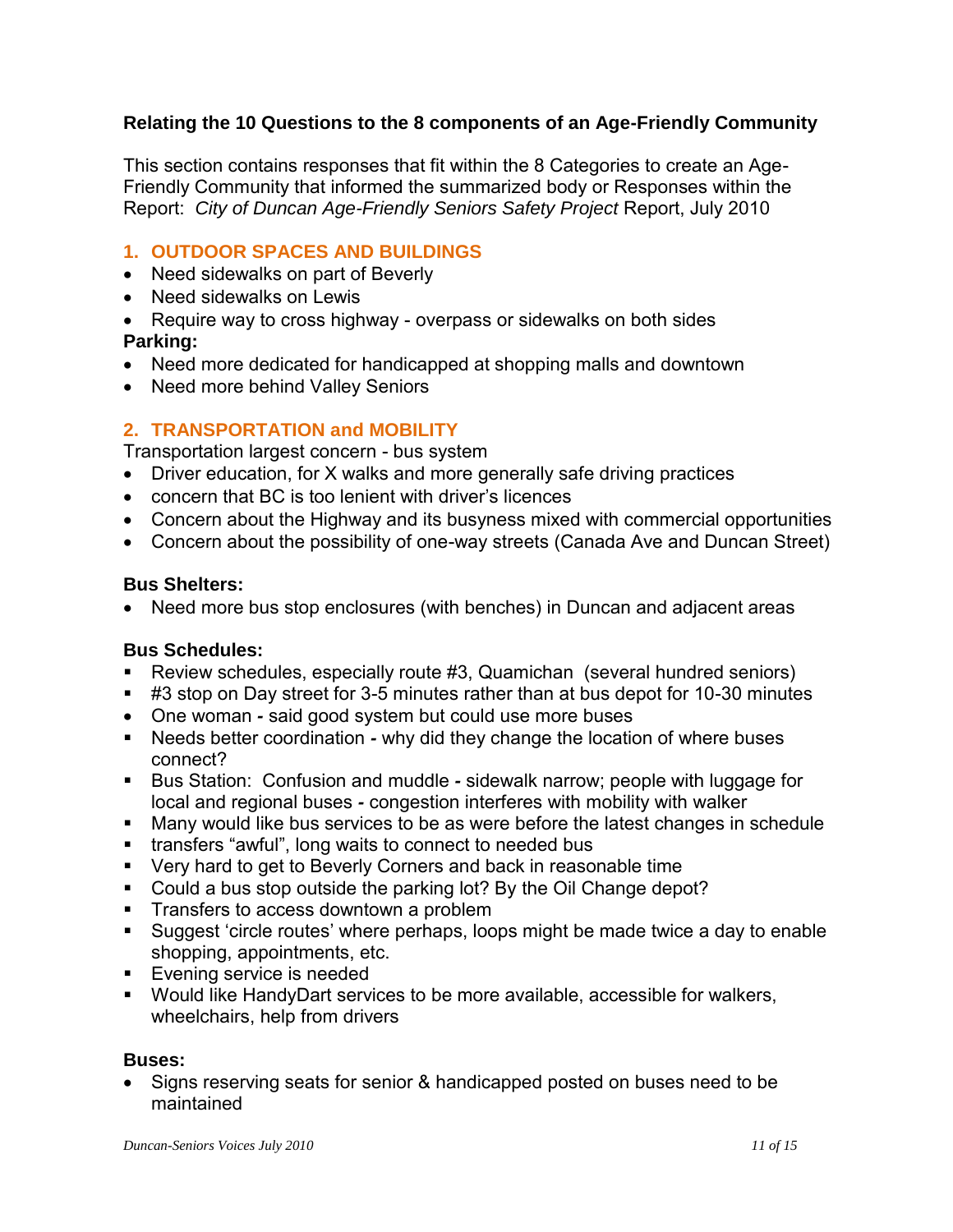- Drivers do not always wait for seniors or people with physical challenges to sit down
- Make bus stop signs more visible
- Appreciate the service booked out of Comox Valley, local drivers, book early, Wheels for Wellness (W4W) calls night before with pickup time, etc. Donation basis.

## **Signal Lights:**

## **Trans Canada Hwy (TCH):** South end by **Bridge and Duncan Way:**

- hard to cross and has huge grooves
- Trying to stay independent but hard
- Drivers frequently ignore pedestrians, crosswalks, often doing unsafe right turns
- Boys Road difficult to cross
- Crossing at 'Super Store/London Drug' needed?
- All intersections should have talking or otherwise audible lights

**TCH and Trunk:** drivers do not follow law and do not give right of way to pedestrians

- All intersections need more crossing times for pedestrians
- South West corner- difficult for seniors with walkers *-* deep and wide gaps between road surface and sidewalk, especially on Trunk
- When it rains corner collects in large and deep puddles
- Trunk Railway crossing -wide gaps between road surface and rails (not as bad at Queens)
- Crossing TCH needs to be easier and safer.
- Trunk Road is particularly unsafe; Coronation is difficult.

## **Trunk Road and Festubert:**

Crossing a particular "death trap"

**Trunk & Coronation:** pedestrian crossing signals hard to reach for people with walkers

 Obstruction for people with walkers in middle of intersection as crossing Coronation East

**Ingram and Canada Avenue**: cut for scooters but no crosswalks markings

• Talking lights for visually impaired

**Queens and Ingram**: cut for scooters but no crosswalks markings

#### **Cross Walks:**

- Better located and maintained Zebra stripes across trunk to access shopping mall to south
- Speed limit too fast on Trunk
- Crosswalk signs too short duration (people often half way over when light changes)
- Painted crossing at Blockbuster and Coronation Street would be good
- Better lighting of crosswalks
- Cars have to wait for green lights, how about same for crosswalks?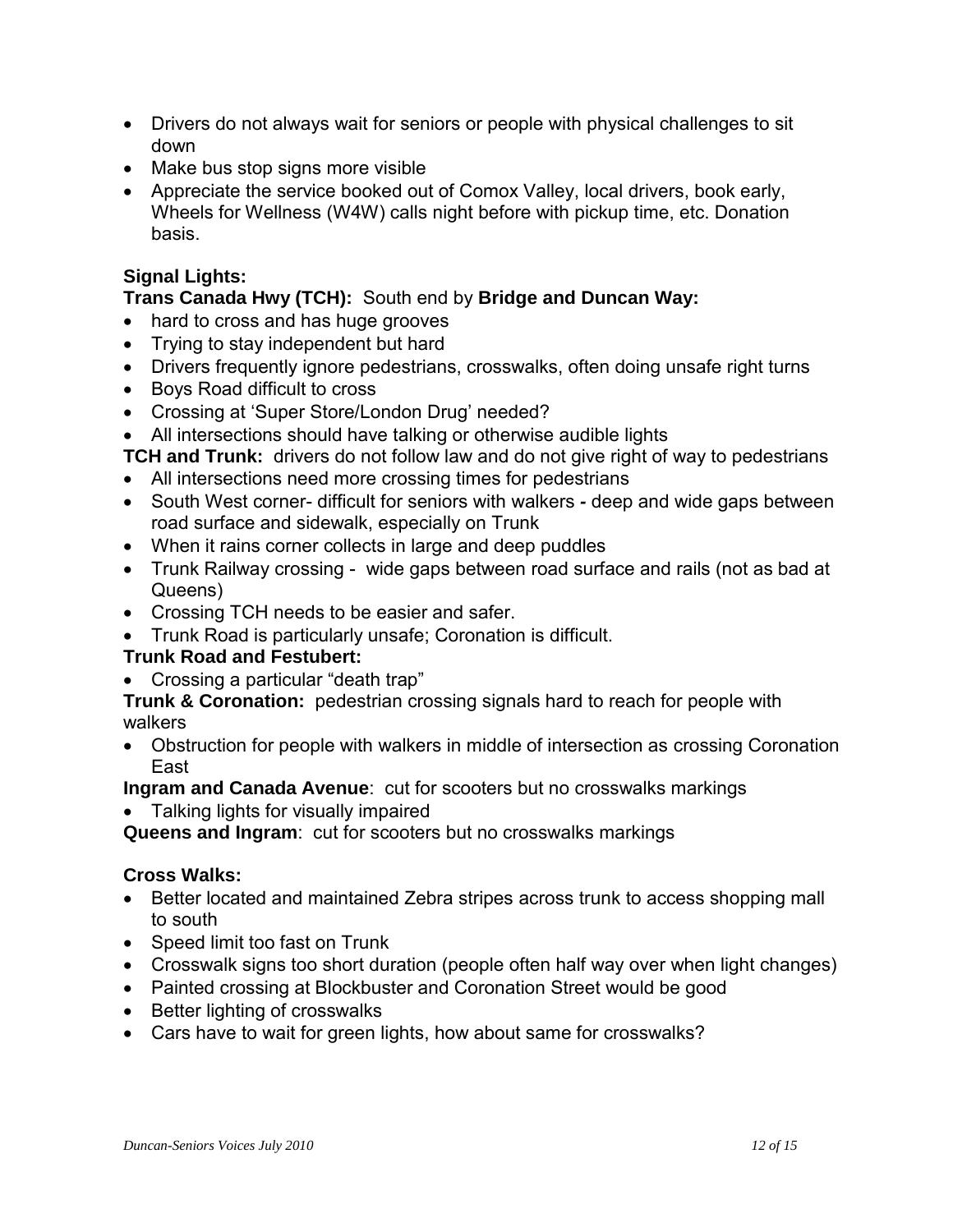### **Government Street:**

- From Griffiths corner to Wedgewood should be another crosswalk in addition to one with lights
- **Boundary & Government** signs, bikes on sidewalks, buses turning, speed issues
- Curb needs to be cut back
- Sign should say "seniors crossing"
- people still crossing where old cross walk was *-* should not have moved it
- the new cross walk to replace old cross walk has a lamp standard in the middle of it
- they can't see light once they have pushed the alert button
- want audible signals for crossing
- street and sidewalks broken up *-* needs to be smoother
- 30 km not being respected *-* want speed enforced: speed watch and more policing
- Crosswalks are too far apart
- maybe a railing along sidewalk because not enough level space for scooters
- Suggest more cross walks and more visible markings (fluorescent colours)
- **Government and Jubilee:** Crosswalk at (Valley Seniors /Totem Restaurant) often ignored by drivers

#### **Canada Avenue:**

• hard to make left hand turn coming out of Island Savings

#### **Sidewalks:**

- Sunridge Place on Bundock between **Trunk & Coronation:**
- Increased traffic, lack of visitor parking, **Coronation** no sidewalk= hazard for pedestrians (those from Georgina Gardens)
- Sidewalk would help, or zebra stripes connecting parking lot at Georgina Gardens on East side to West side of street
- Remove high curb and strip of grass there now
- Sundridge- woman on crosswalk hit- need better markings for pedestrians and motorized vehicles
- Some best practices: Victoria flashing lights; Banff- fluorescent colours; visible count-down for time to cross
- People live close to town to maintain independence and so mobility important
- Keep cyclists off sidewalks; TCH should have bike lanes
- Suggest one sidewalk (east side?) for pedestrians, the other (west?) for bikes/scooters, etc

#### **Kenneth**:

- Sidewalks lumpy
- Businesses and residential property owners need to be held responsible for snow and ice removal - Shovel off sidewalks

## **Alternative Transportation:**

- HandyDart is good, easy, drivers helpful
- WHEELS FOR WELLNESS, service to drive for appointments, some use and many unaware of it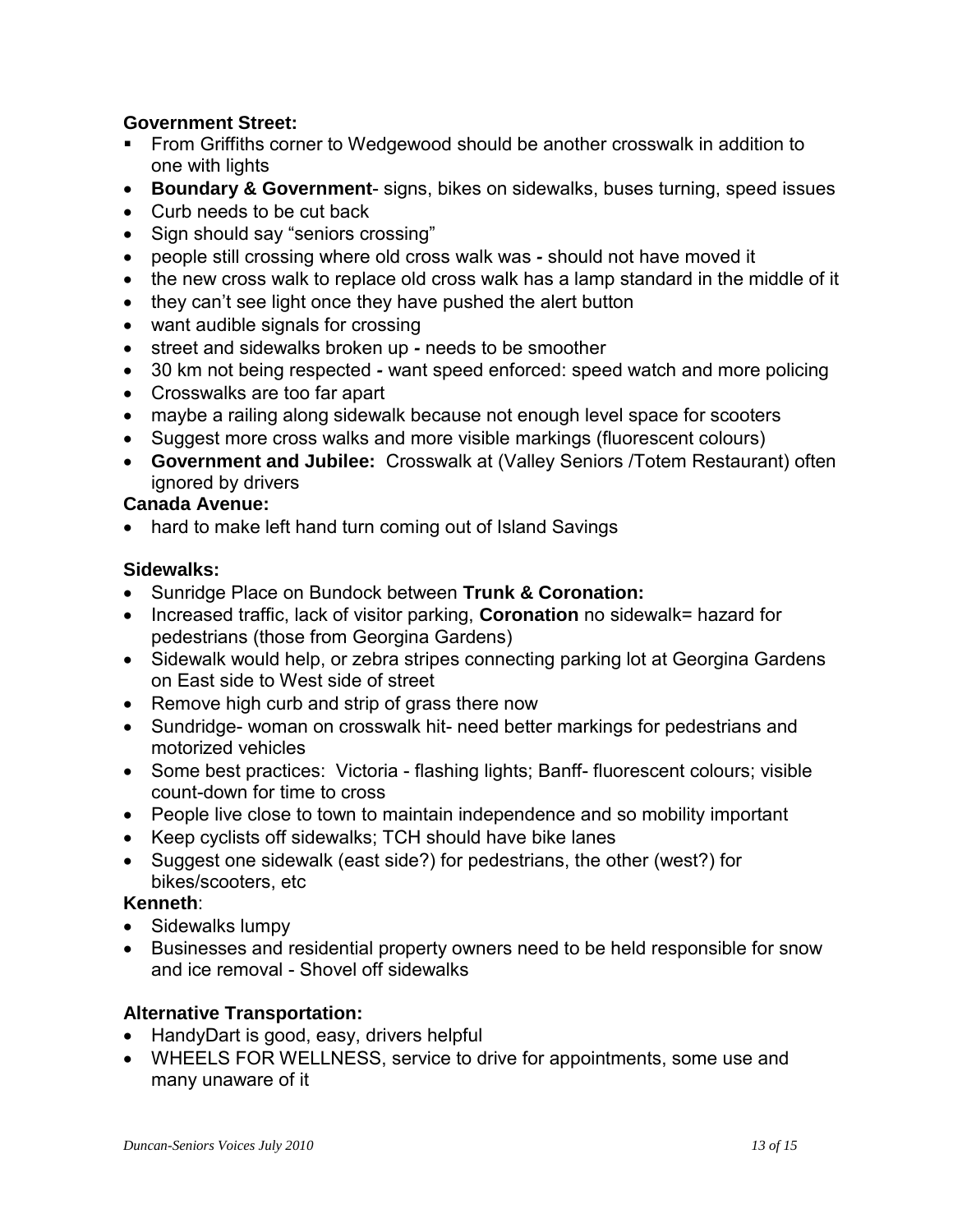- Appreciate the service booked out of Comox Valley, local drivers, book early, W4W calls night before with pickup time, etc. Donation basis.
- Create a walking path

### **Bicycles & motorized scooters**

- Bells to warn pedestrians
- Ferries and buses along island should be free for seniors (too costly)

## **3. HOUSING**

Answers that fall into this category are fully covered in the section above, Reponses to 10 Questions asked: numbers 6-10

### **4. RESPECT AND INCLUSION**

- Feeling that seniors are not heard
- What is old, what is senior? We all need to shift our thinking
- Need to protect our valued elders
- Some bring things to city's attention, but feel not satisfactory responses and wonder if their letters or verbal complaints are kept on file?
- Respect in public spaces eg. Stores, shoppers stopping to talk and not aware they are blocking movement of others and people too shy to ask to move
- Would be respectful if people learned about cultures within the community, for example, the elders from the Chinese Canadian Community provided history with their responses

## **5. SOCIAL PARTICIPATION**

Answers that fall into this category are fully covered in the section above, Reponses to 10 Questions asked: numbers 3-5

- People who live outside of downtown area feel isolated from Duncan (transportation issues)
- VSO closes too early for many (bus connections?)
- Chances less friendly, more expensive with emphasis on machines, less on Bingo o miss "the downtown experience before and after Bingo

#### **6. COMMUNICATION AND INFORMATION**

• Resource BOOK useful, out of date, better than computer, like coil binding, aware Volunteer Cowichan is redoing, (Suggest some hard copies for facilities, library, City hall, etc. Three ring binder for easy updating as needed.)

## **7. CIVIC PARTICIPATION AND EMPLOYMENT**

- Importance of going to people when you want to consult, rather than have them come to you!
- Try to bust the expectation of pay for doing everything
- Fun and challenging pieces to volunteering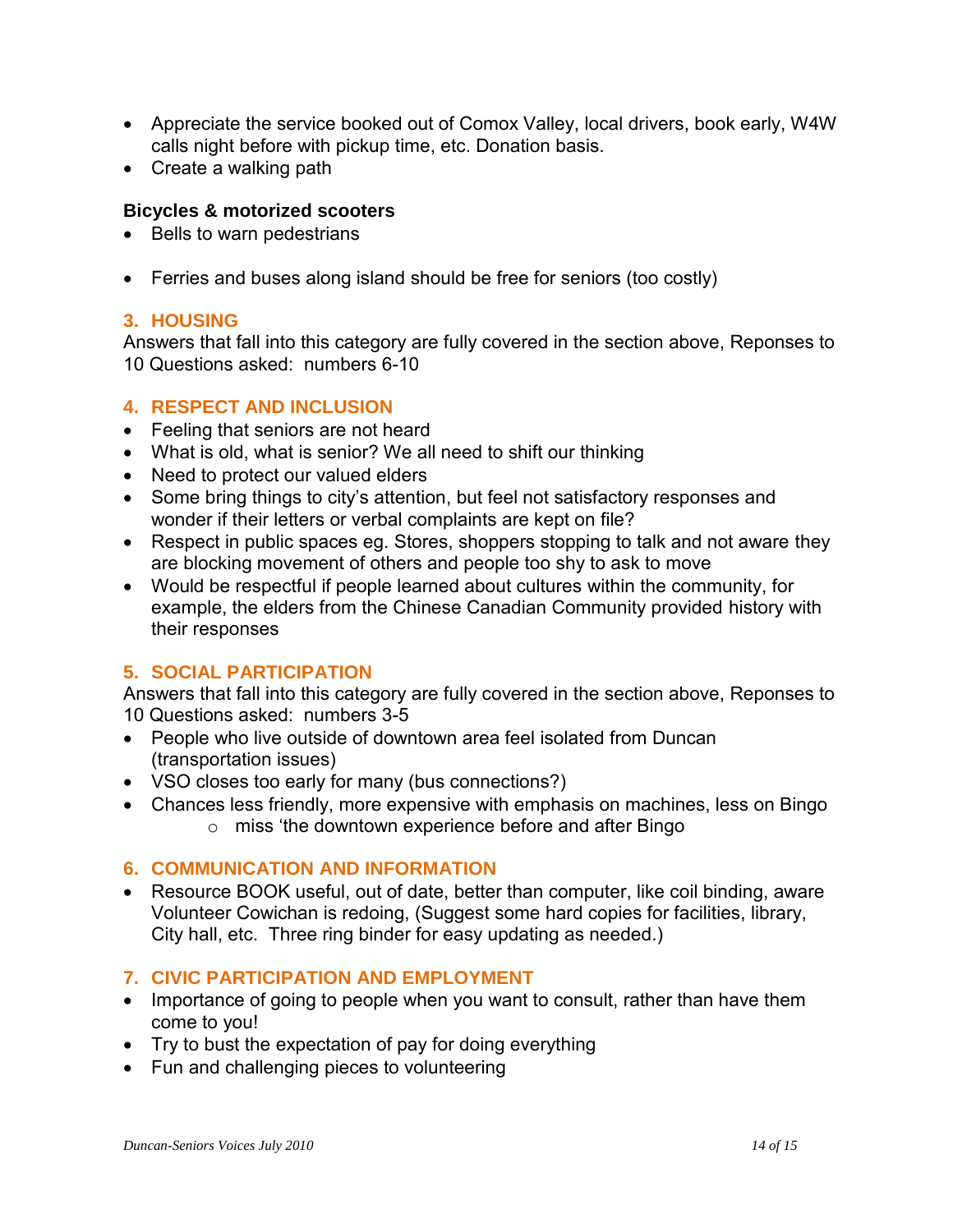## **8. COMMUNITY AND HEALTH SERVICES**

- Health issues: doctors prescribing medicines
- Walkers are costly
- Make canes available to any senior (free or cheaper) and fold up white ones
- Consolidate senior care organizations
- Urgent need for government-funded financial assistance for independent living for low-income seniors for heavy cleaning and lifting in house
	- families often live in other communities and their friends are in the same condition